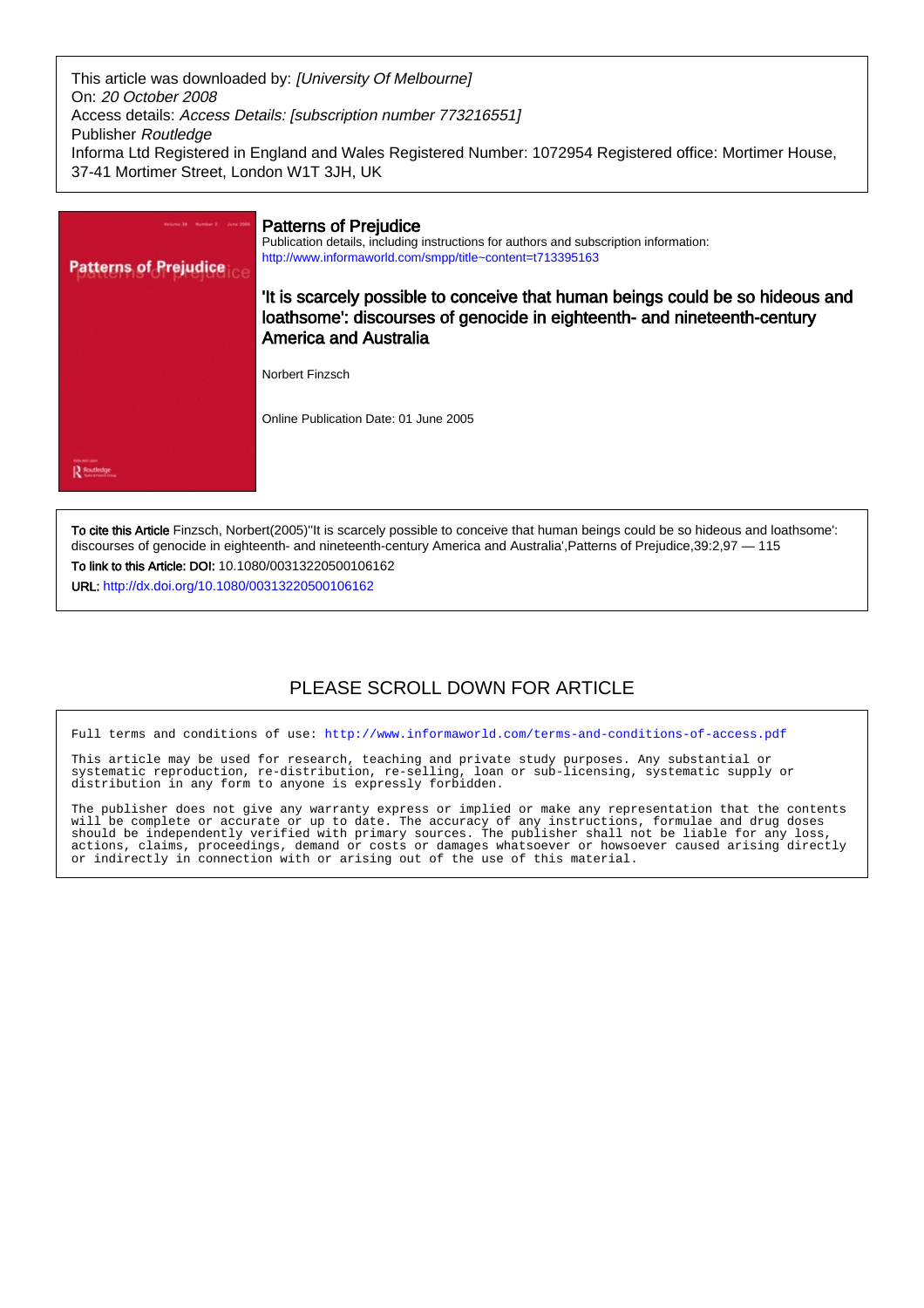# 'It is scarcely possible to conceive that human beings could be so hideous and loathsome': discourses of genocide in eighteenth- and nineteenth-century America and Australia<sup>1</sup>

## NORBERT FINZSCH

ABSTRACT Finzsch's analysis of Australian sources of the late Enlightenment and Romantic period, written between 1788 and 1850, shows that racism did not begin with the scientific biologism of the mid-nineteenth century. In these texts, the indigenous Australian populations are portrayed as non-religious, indolent, idle, hideous and as uncivilized cannibals. Aborigines, according to these sources, did not own the land because they did not till it; they allegedly had no respect for property rights and lived as nomadic hunter/gatherers without fixed abode and useful implements. Their number was thought to be decreasing rapidly due to their cultural backwardness. Their presumed lack of a proper language with a developed vocabulary made them less than human, almost on a level with primates. These early racist discourses formed the necessary preconditions for two centuries of discrimination, dissolution and genocide of indigenous peoples in the absence of scientific racism. One would be drawing a false dichotomy between 'ideology' and 'reality' if one insisted that these discourses were purely theoretical and had nothing to do with genocidal practices. The discourses analysed by Finzsch were the reality of British/indigenous relations for the British, and thereby constituted the limits of their imaginative capacity to address those relations. British settlers obviously perceived Aboriginals as an abject Other, a view particularly prominent among frontier settlers who had to contend with ferocious indigenous resistance. Some of these settlers tended to endorse brutal suppression in the form of genocidal massacres. The wilful blindness to or impotent disapproval of such unauthorized settler actions on the part of colonial authorities can be construed as their implicit acceptance of the destruction of the indigenes.

KEYWORDS Aborigines, colonialism, genocide, Native Americans, settler imperialism, Tasmanians

1 I wish to thank the two anonymous referees for constructive criticisms in the preparation of this article. The quotation in the title is from Charles Sturt, Two Expeditions into the Interior of Southern Australia, during the Years 1828, 1829, 1830, and 1831: With Observations on the Soil, Climate, and General Resources of the Colony of New South Wales (London: Smith, Elder and Co. 1834).

ISSN 0031-322X print/ISSN 1461-7331 online/05/020097-19 © 2005 Taylor & Francis Group Ltd DOI: 10.1080/00313220500106162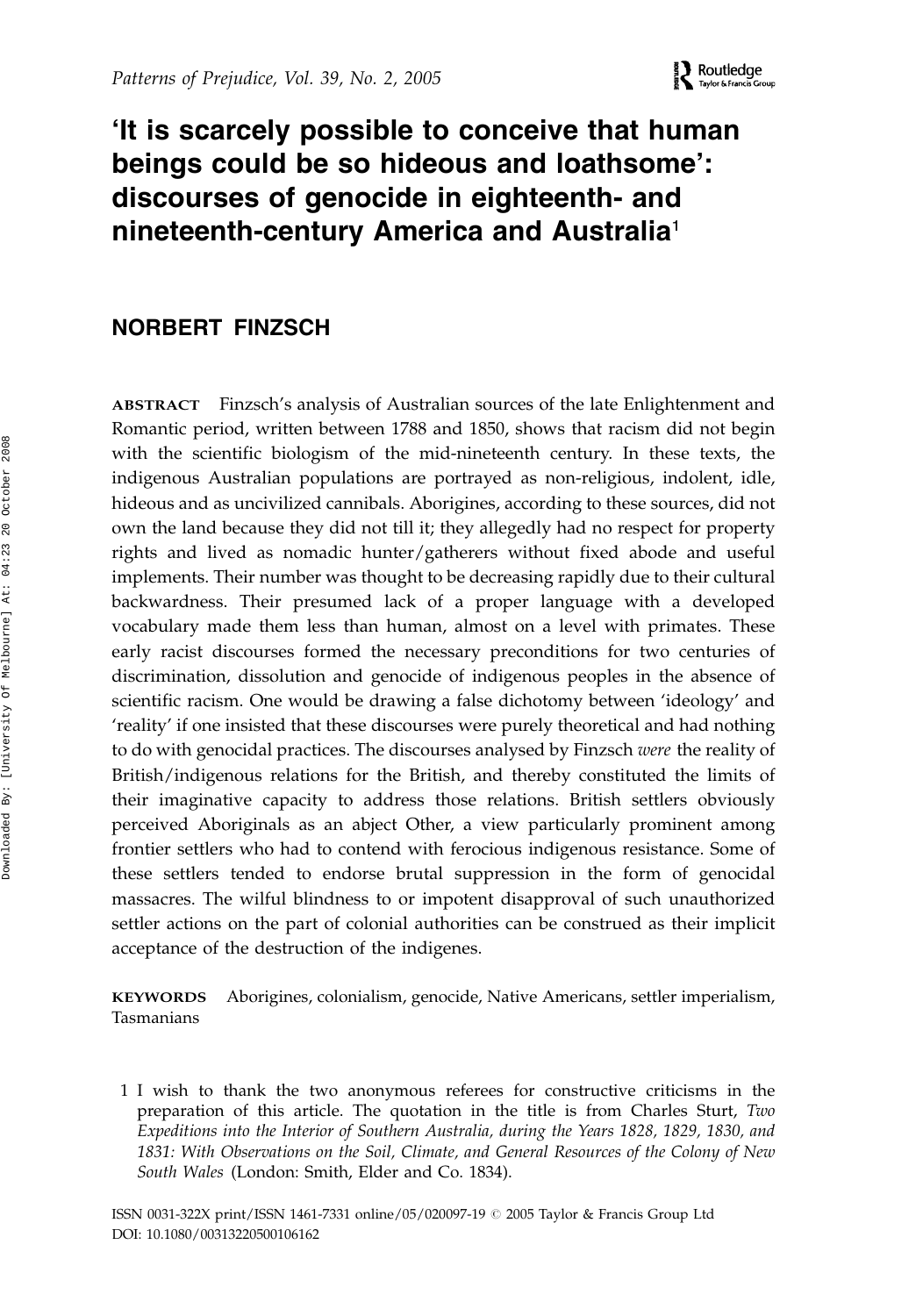Et on tuera tous les affreux<sup>2</sup> Exterminate all the brutes<sup>3</sup>

In the discussion about European colonialisms, it has become a common-<br>place to assume that modern racism emerged with Darwinism and with n the discussion about European colonialisms, it has become a commonthe modern nation-state in the second half of the nineteenth century. Through Darwinian thinking, racism acquired both a biological and a scientific basis, and 'culture' ceased to be a decisive factor in the presumed difference between human 'races'. Stephen Jay Gould expressed the conventional wisdom when he remarked that, following the publication of Charles Darwin's On the Origin of Species in  $1859<sup>4</sup>$  'subsequent arguments for slavery, colonialism, racial differences, class structures, and sex roles would go forth primarily under the banner of science'.<sup>5</sup> Nationalism, so this account continues, was racialized, just as racism was nationalized.<sup>6</sup> For this reason, the 'age of scientific racism' witnessed major genocides, such as the annihilation of the Hereros by German troops in South-west Africa in 1904–5, the slaughter of Armenians in Turkey in 1915, and the mass murder of Jews and other groups during the Holocaust in Europe.<sup>7</sup>

2 Boris Vian, Et on tuera tous les affreux (Paris: Le Terrain vague 1965).

- 3 Joseph Conrad, Heart of Darkness and the Secret Sharer (New York: New American Library 1950), 123.
- 4 Charles Darwin, On the Origin of Species by Means of Natural Selection, or the Preservation of Favoured Races in the Struggle for Life (London: John Murray 1859).
- 5 Stephen Jay Gould, The Mismeasure of Man (New York: Norton 1981), 72. Darwinian ideas reached both Australia and North America right after 1859; see Barry W. Butcher, 'Darwin down under: science, religion, and evolution in Australia', in Ronald L. Numbers and John Stenhouse (eds), Disseminating Darwinism: The Role of Place, Race, Religion, and Gender (Cambridge and New York: Cambridge University Press 1999), 39–59 (41–3); Jon H. Roberts, 'Darwinism, American Protestant thinkers, and the puzzle of motivation', in Numbers and Stenhouse (eds), Disseminating Darwinism, 145-72 (146–8). Even if Darwin treated human development fully only in 1871 in his treatise The Descent of Man, references to human biology abound in On the Origin of Species. Referring to the idea of constant struggle for survival, for instance, Darwin notes: 'There is no exception to the rule that every organic being naturally increases at so high a rate, that, if not destroyed, the earth would soon be covered by the progeny of a single pair. Even slow-breeding man has doubled in twenty-five years, and at this rate, in a few thousand years, there would literally not be standing room for his progeny' (Darwin, On the Origin of Species, 45). The inclusion of humankind in Darwin's consideration is by no means exceptional, since Malthus treated humanity already as a biological entity. Another word of caution: the dates 1859 and 1871 only denote a discursive threshold after which it became acceptable to include humans into the biological realm; the question of when and where this idea of human development emerged is beyond the point I want to make.
- 6 Etienne Balibar, 'Racism and nationalism', in Etienne Balibar and Immanuel Wallerstein, Race, Nation, Class: Ambiguous Identities (London and New York: Verso 1991), 37–67 (42–4).

<sup>7</sup> Samuel Totten, William S. Parsons and Israel W. Charny, A Century of Genocide: Critical Essays and Eyewitness Accounts, 2nd edn (New York: Routledge 2004); Jürgen Zimmerer,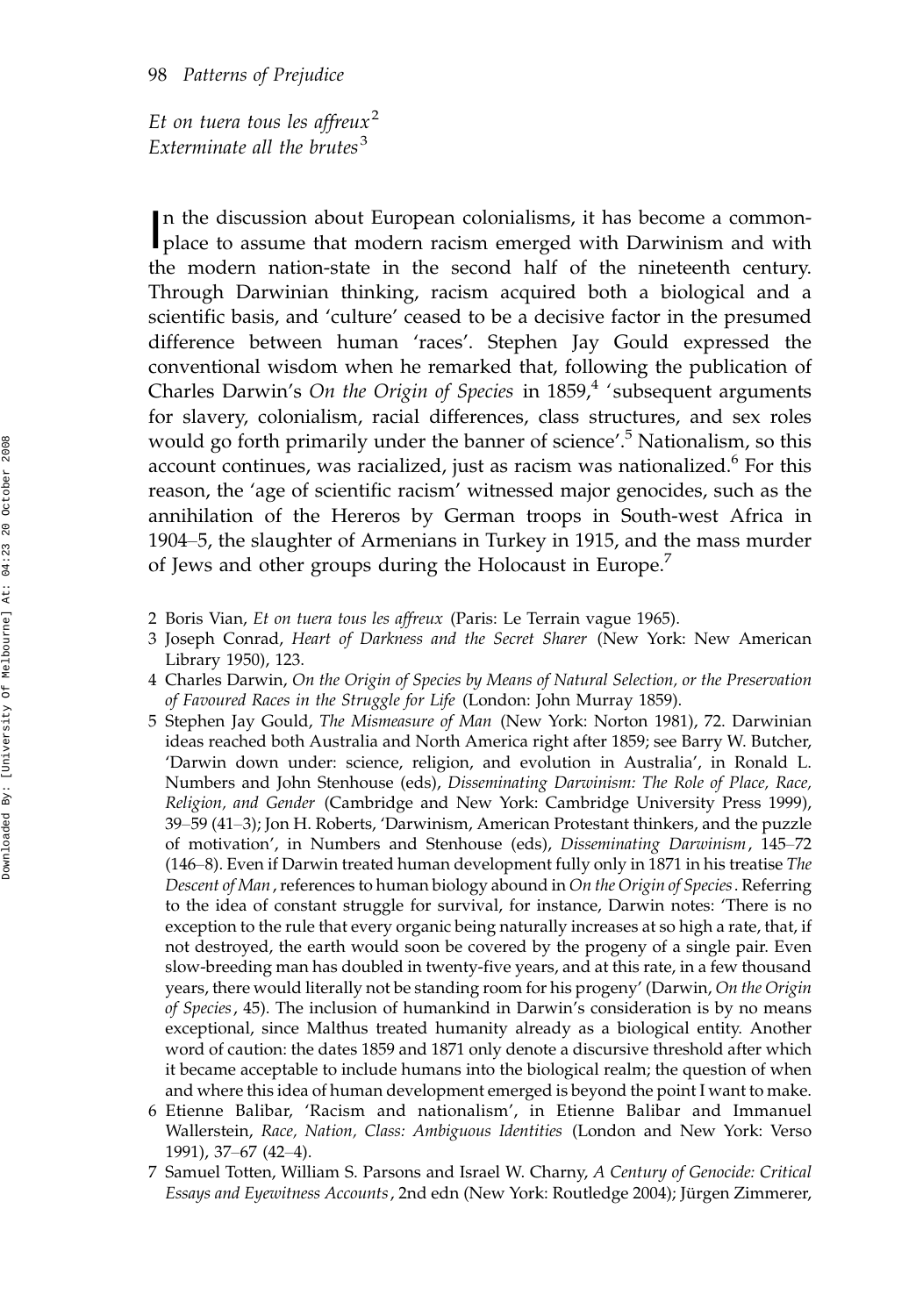There are good reasons, however, not to limit the concept of genocide to the application of racial theories in the late nineteenth and twentieth centuries. After all, the period before 1860 witnessed genocidal wars in both North America and Australia.<sup>8</sup> Then there is the fact that immigrants from various parts of the world settled in places like North America and Australia, where they drove the indigenous peoples from their lands by high and low intensity wars, infectious diseases, ecological shifts, government policies and in a process of more or less peaceful expansion of settlers and squatters that Carl Schmitt has called the 'taking of the land'.<sup>9</sup> White/ indigenous interaction and subsequent white settlement are virtually simultaneous with processes of invasion and displacement of indigenous populations, notwithstanding that in both societies the relations between indigenous and settler societies went through periods of peaceful interaction, cultural accommodation and mutual adjustment.

The question is how killings and dispossession of the Native Americans and Aborigines before the 1860s was possible and legitimizable, given that the 'age of Enlightenment' is usually perceived as a relatively benign period for the interaction of western and indigenous populations. In this article, I argue that Darwinian thinking was preceded by and overlapped with an archaic racism with genocidal potential, constituted by the visual othering of indigenous populations in America and Australia. This contention does not exclude the possible co-existence of scientific racism and archaic racism after 1859 or early forms of scientific racism before 1859. My assertion rather tries to establish the existence of a racism based on the body, aesthetic categories and

Deutsche Herrschaft über Afrikaner: Staatlicher Machtanspruch und Wirklichkeit im kolonialen Namibia, 3rd edn (Münster and Hamburg: LIT 2003); Richard G. Hovannisian, Looking Backward, Moving Forward: Confronting the Armenian Genocide (New Brunswick, NJ: Transaction Publishers 2003); Dan Stone (ed.), The Historiography of the Holocaust (New York: Palgrave Macmillan 2004); Eric D. Weitz, A Century of Genocide (Princeton, NJ: Princeton University Press 2002).

<sup>8</sup> Henry Reynolds, Frontier: Aborigines, Settlers and Land (Sydney: Allen and Unwin 1996), 23. Reynolds answers the question of whether these warlike acts constituted genocides in the negative because '[the] Aborigines survived the invasion', and thus falls prey to a frequent misunderstanding of the term 'genocide' and its meaning (53). Tony Barta, 'Discourses of genocide in Germany and Australia: a linked history', Aboriginal History, vol. 25, 2001, 43.

<sup>9</sup> Carl Schmitt suggested that the history of peoples is the history of taking land (Landnahme) and that every real Landnahme produces a new nomos; a pre-state order of society is therefore based on land; Carl Schmitt, Der Nomos der Erde im Völkerrecht des Jus Publicum Europaeum (Cologne: Greven 1950). Pertaining to the 'taking of the land' in North America, see Ward Churchill, Indians Are Us? Culture and Genocide in Native North America (Monroe, ME: Common Courage Press 1994). A broad, if somewhat general, overview is presented in Robert A. Williams, The American Indian in Western Legal Thought: The Discourses of Conquest (New York: Oxford University Press 1990). For a Native American perspective, see Robert A. Williams, Linking Arms Together: American Indian Treaty Visions of Law and Peace, 1600-1800 (New York: Routledge 1999).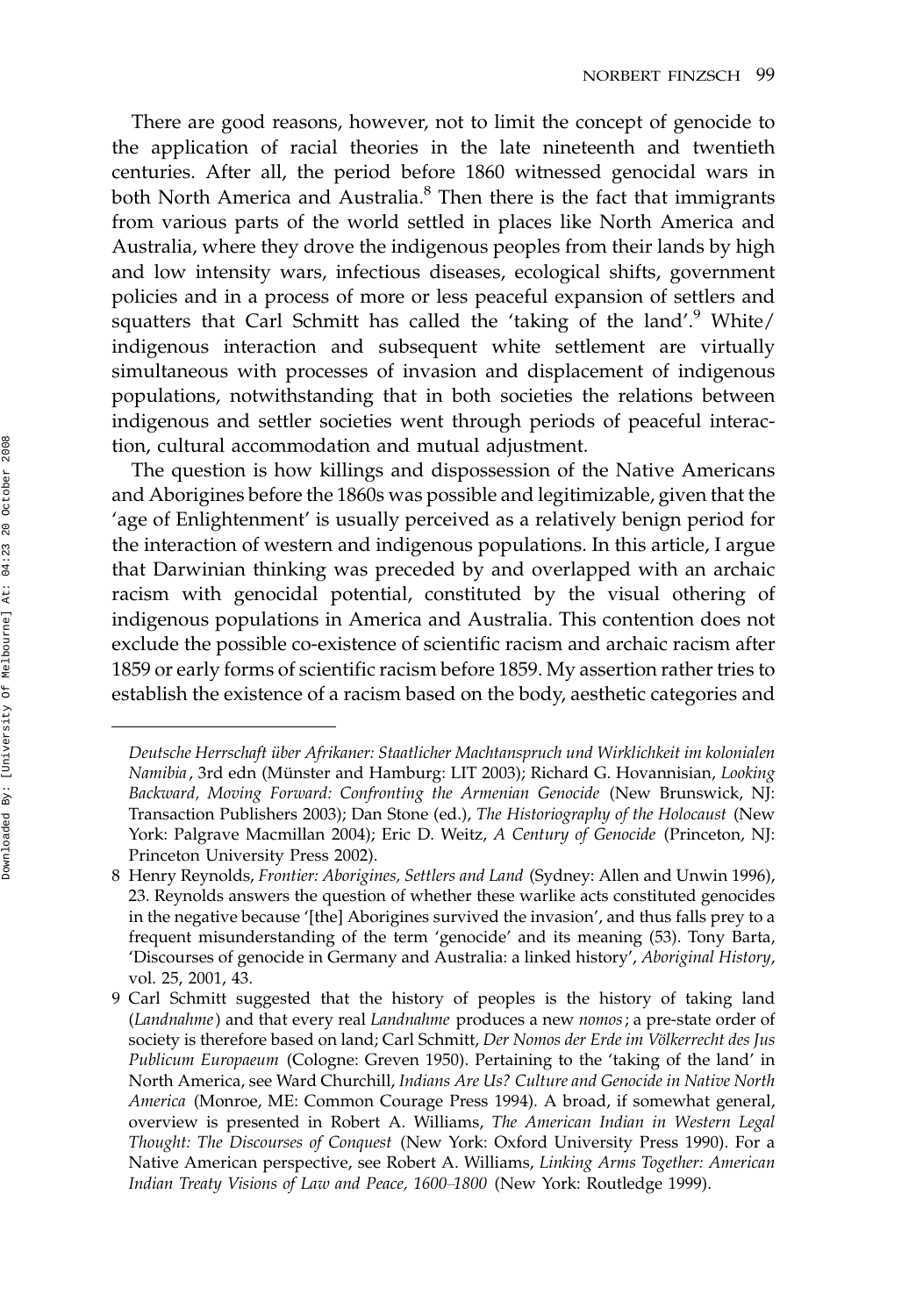culture.<sup>10</sup> This visual ideology constructed a racialized and gendered abject Other on the basis of aesthetics and an assessment of the Other's economic, societal and linguistic achievements.<sup>11</sup> By placing the indigenous Other at the very bottom rung of humanity, this discourse justified the Other's expulsion from native lands, economic exploitation, destruction of the indigenous ecosphere and even eventual genocide.<sup>12</sup> A racism emerged at the end of the eighteenth century, then, but a racism not defined by scientific definitions of 'race', as in the case of post-Darwinian biology. Accordingly, this analysis focuses on the years between 1788 and the 1850s, the crucial period of early colonialism before the publication of Darwin's On the Origin of Species.<sup>13</sup>

Eighteenth-century colonial projects had their own historic pattern and, although specific colonialisms differ in time, place and agents, they share certain attributes.<sup>14</sup> These commonalities constitute the basis for a comparison of British expansionism in North America and Australia.<sup>15</sup> English language, customs and British laws and institutions influenced the underlying cultural and political structures for the first decades, if not centuries, after settlement. And both settler societies were influenced deeply by the existence of peoples of non-European descent that had settled the country a long time before Europeans arrived. To be sure, primitivism was one of many colonial ideologies, and it does not necessarily entail a genocidal potential. Montaigne's 'On Cannibals' or Tacitus' 'Germania' do not constitute genocidal discourse, for instance. But, in the primitivism in both these settler societies, the Europeans perceived the indigenes as savage, barbaric, wild and uncivilized.<sup>16</sup> I draw on primary sources by white people

- 10 Thomas Jefferson is a prime example of how aesthetic judgements and proto-scientific data converge in early racisms. In his justification of slavery in Notes on the State of Virginia, written in 1781, he makes both aesthetic and scientific observations on the corporeal and mental abilities of Africans; Thomas Jefferson, Notes on the State of Virginia (Boston: Wells and Lilly 1829), 144-51, 169-71.
- 11 Elizabeth Elbourne, 'Domesticity and dispossession: the ideology of the ''home'' and the British construction of the ''primitive'' from the eighteenth to the early nineteenth centuries', in Wendy Woodward, Patricia Hayes and Gary Minkley (eds), Deep hiStories: Gender and Colonialism in Southern Africa (Amsterdam and New York: Rodopi 2002), 29-33.
- 12 On the intellectual origin of the stage theory, see David Armitage, 'The New World and British historical thought' and Peter Burke, 'America and the rewriting of world history', both in Karen Kupperman (ed.), American in European Consciousness (Chapel Hill: University of North Carolina Press 1995).
- 13 Charles Darwin, The Descent of Man and Selection in Relation to Sex, 2 vols (London: John Murray 1871), i.184; Butcher, 'Darwin down under'.
- 14 Elbourne, 'Domesticity and dispossession', 29.
- 15 Geoffrey Bolton, 'Reflections on a comparative frontier history', in Bain Attwood and Stephen Foster (eds), Frontier Conflict: The Australian Experience (Canberra: National Museum of Australia 2003), 161-7.
- 16 Terry Goldie, Fear and Temptation: The Image of the Indigene in Canadian, Australian, and New Zealand Literatures (Kingston, Ontario: McGill-Queen's University Press 1989).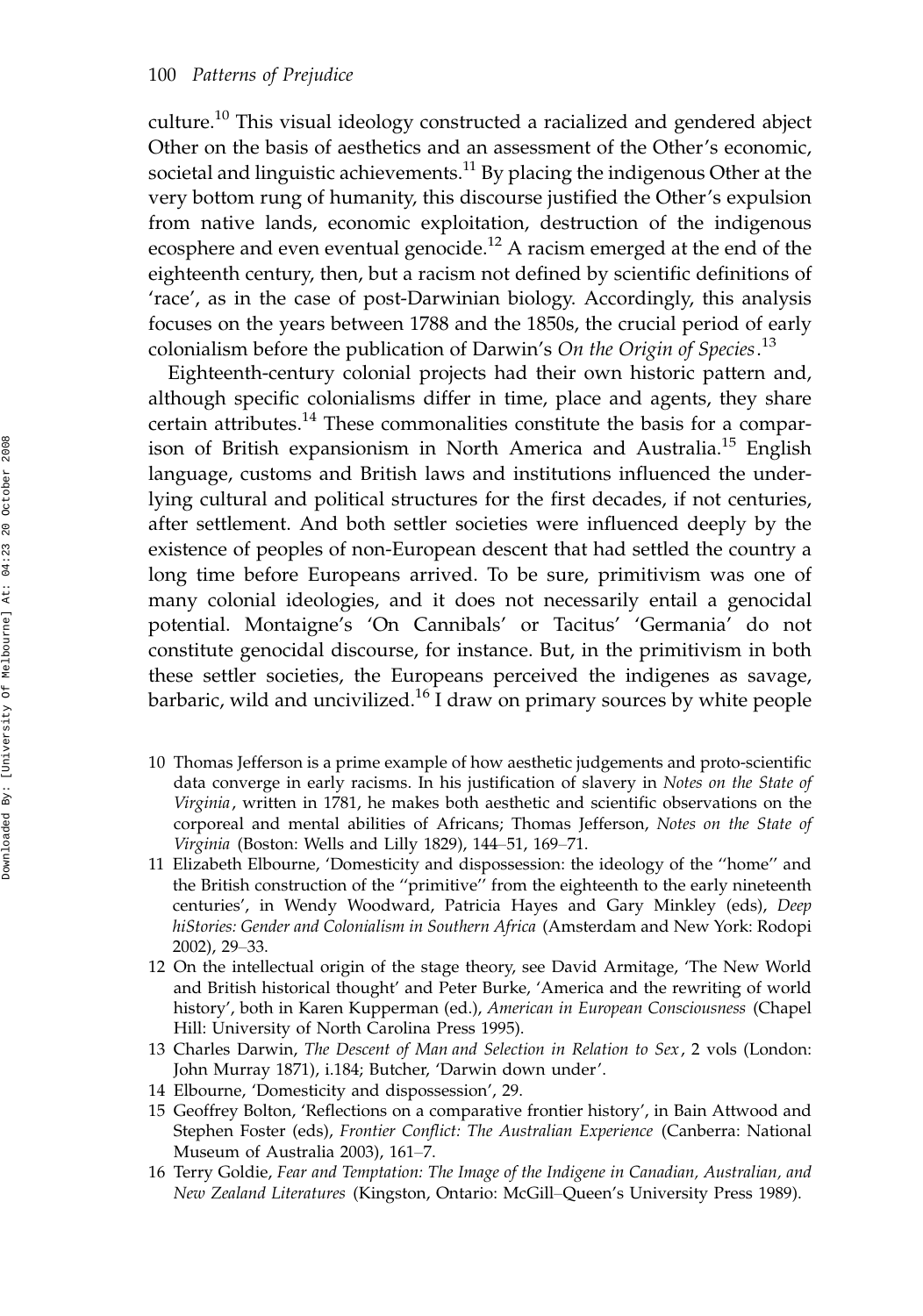who actually went to Australia, saw indigenous people with their own eyes and came to conclusions about the 'character' of 'savages'.

Why focus on such perceptions? Since a nation-state and a war machine capable of carrying out secret genocides did not exist before 1850, the early colonial genocides had to be brought about by 'people on the ground', meaning the discoverers, soldiers, settlers and squatters that filled the 'wilderness' by conquering, surveying, buying and ploughing native lands. 'Settler imperialism' was at the very core of premodern genocide. $^{17}$ 

This is not just a story of parallels. Whereas colonial expansion in North America started as early as the seventeenth century, in Australia it began only in 1788 after the American colonies had gained their independence from England and at the height of 'the age of Enlightenment'.<sup>18</sup> Whereas in North America settlers were looking for political and religious freedom, in Australia the first colonizers were convicts accompanied by a detachment of British marines. Yet both military men and convicts had some previous knowledge about indigenous peoples without ever having actually seen Aborigines before their ships anchored in Port Jackson: British soldiers and officers had been fighting in the French and Indian Wars of North America  $(1755-63)$  as well as during the American Revolution and, in both colonial conflicts, native troops had played a major part, both as allies and as enemies of the British soldiers. The British in Australia, having the American experience in their heads, were ready to perceive the Aborigines as just another variety of North American Indian; in fact, they used the very same words to describe them.<sup>19</sup>

#### Discourses and dispositives

Any policy of genocide, extermination, colonialism or expansion rests on two pillars. It needs agents and perpetrators who serve as carriers of the

<sup>17</sup> A. Dirk Moses (ed.), Genocide and Settler Society: Frontier Violence and Stolen Indigenous Children in Australian History (New York and Oxford: Berghahn Books 2004). For an elaboration of the concept of 'settler imperialism', see my chapter in A. Dirk Moses (ed.), Genocide and Colonialism (New York and Oxford: Berghahn Books 2006, forthcoming).

<sup>18</sup> John Gascoigne, The Enlightenment and the Origins of European Australia (Cambridge, New York and Melbourne: Cambridge University Press 2002).

<sup>19</sup> Jacob Abbott, American History, 8 vols (New York and Boston: Sheldon, Gould and Lincoln 1860). Volume 1, entitled Aboriginal America, refers to Amerindians as 'American Aboriginals' (60, 61, 144, 153, 257, 275, 277). Watkin Tench, referring to Australians, states: 'Like ourselves, the French found it necessary, more than once, to chastise a spirit of rapine and intrusion which prevailed among the Indians around the bay'; Watkin Tench, 'A narrative of the expedition to Botany Bay', in Tim F. Flannery (ed.), Two Classic Tales of Australian Exploration: 1788 by Watkin Tench; Life and Adventures by John Nicol (Melbourne: Text Pub 2002), 62.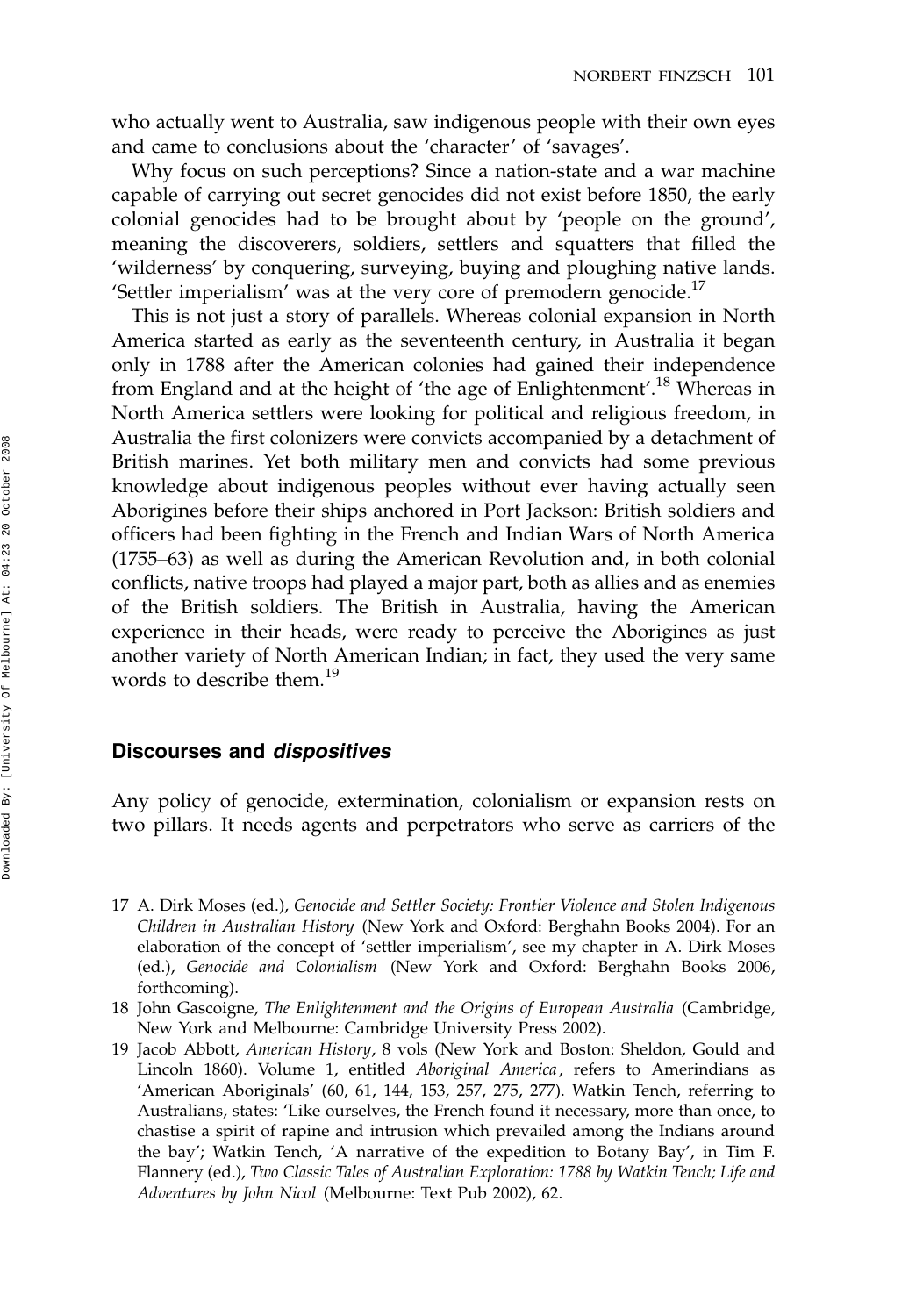policy, and it needs a discourse that endows these agents with the knowledge/power, justification and rationale for their practices. Mindmanagement necessarily complements military and economic domination in the repertoire of colonialism and imperialism. This article addresses the discourses of legitimization, namely, the 'discourses of genocide'.<sup>20</sup> I will not deal with the way British colonials, bureaucrats, officers and settlers treated Native Americans and Australian Aborigines realiter, but focus instead on the discourses of primitivism and exclusion that abounded in the Anglosphere after 1788. These discourses are part of colonialism in the form of a dispositive, that is, an apparatus of power relations that backs up types of knowledge and that is in turn supported by them. This apparatus consists of a network of various and heterogeneous elements, such as discourses, laws, prescriptions, buildings and institutions.<sup>21</sup>

Before the impact of scientific racism in the 1860s, these discourses helped to define not only the superiority of western explorers, colonialists and imperialists over the colonized, but lay the ground for the latter's exploitation, enslavement and eventual genocide. When I use the concept of genocide in a colonial context, I refer to the international legal definition of the crime of genocide as found in Articles II and III of the 1948 Convention on the Prevention and Punishment of Genocide. Article II describes the two elements of the crime of genocide: the *mental element*, meaning the 'intent to destroy, in whole or in part, a national, ethnical, racial or religious group, as such', and the *physical element*, which includes a range of five acts, namely, killing members of the group, causing serious bodily or mental harm to members of the group, deliberately inflicting on the group conditions of life calculated to bring about its physical destruction in whole or in part, imposing measures intended to prevent births within the group, or forcibly transferring children of the group to another group. According to this definition, a crime must include both elements to be called 'genocide'.<sup>22</sup> Since the intent, defined as 'anticipated outcome', precedes actual acts of killing or harming, it is safe to say that any form of genocide requires anticipation and discursive preparation.

- 20 Here I follow Barta, 'Discourses of genocide in Germany and Australia'.
- 21 Nancy Stepan, The Idea of Race in Science: Great Britain 1800-1860 (Hamden, CT: Archon Books 1982), 47-9; Michel Foucault, 'Ein Spiel um die Psychoanalyse', in Dispositive der Macht: Über Sexualität, Wissen und Wahrheit (Berlin: Merve 1978), 123; Michel Foucault, 'Le Jeu de Michel Foucault', in Michel Foucault, Dits et Écrits, 3 vols (Paris: Gallimard 1994), iii.299; Michel Foucault, Discipline and Punish: The Birth of the Prison, trans. from the French by Alan Sheridan (New York: Pantheon Books 1977), 174.
- 22 United Nations, Convention on the Prevention and Punishment of the Crime of Genocide: Adopted by Resolution 260 (III) A of the U.N. General Assembly on 9 December 1948, United Nations Treaty Series, no. 1021, vol. 78 (New York: United Nations Treaty Series 1951), 277.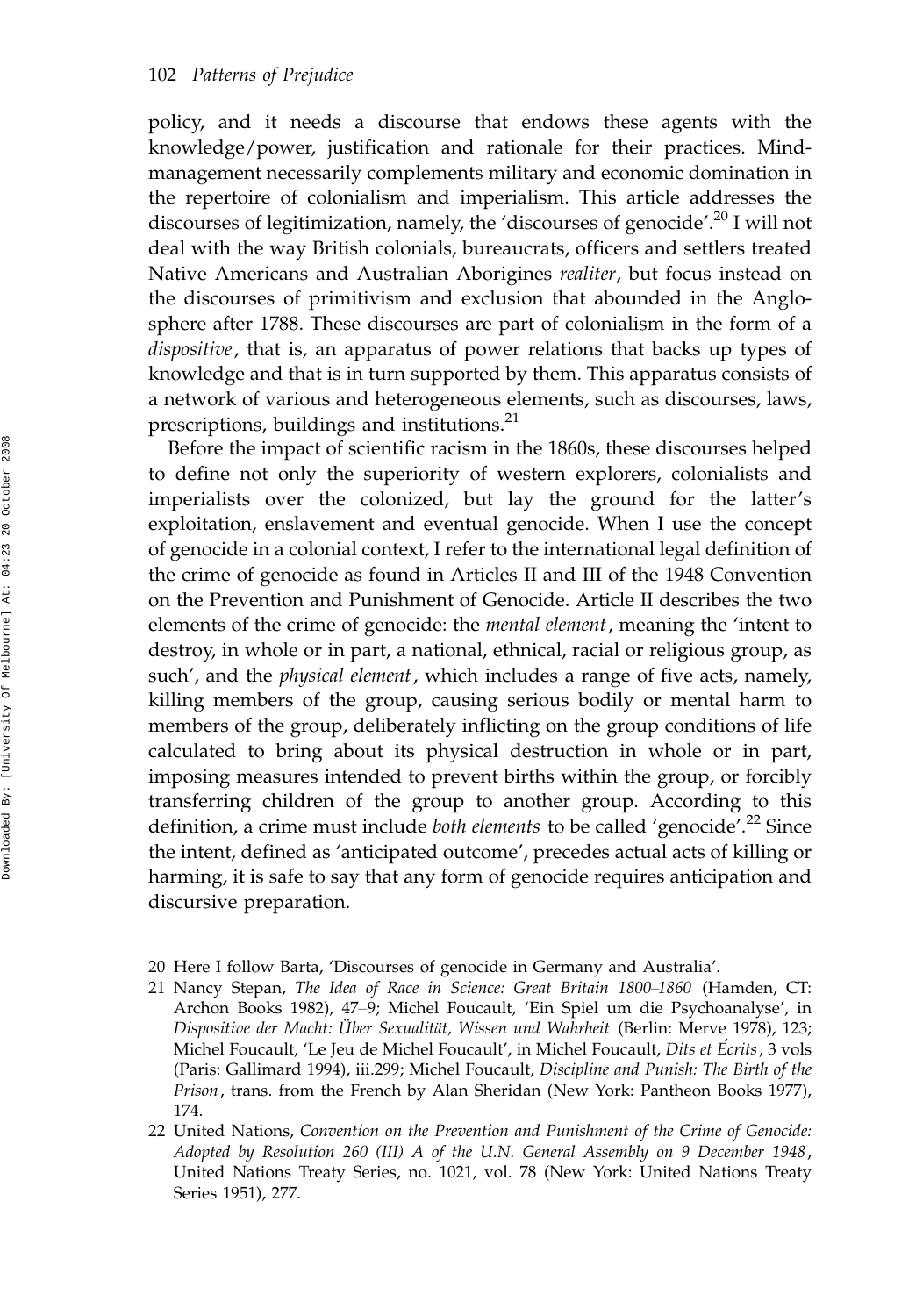Such preparation was laid by early travellers, observers, ethnographers and amateur anthropologists who provided 'evidence' for a classification of human groups and their subsequent subjection to a hierarchy of qualities. Thus Darwin's mentor John Stevens Henslow could write in 1837:

To obtain a knowledge of a science of observation, like botany, we need make very little more exertion at first than is required for adapting a chosen set of terms to certain appearances of which the eye takes cognizance, and when this has been attained, all the rest is very much like reading a book after we have learned to spell, where every page affords a fresh field of intellectual enjoyment.<sup>23</sup>

Observation was a way not only to reify the objects of the visible world but also to bestow on the colonial gaze the character of scientific truth.

#### Visual abjection

Central to the definition of genocide is the concept of intent, the paramount wish that the other group should cease to exist, be it as a consequence of adverse economic and ecological conditions or the kidnapping of children. Before acts of violence and dispossession could be committed in the period before the 1860s, perpetrators and silent witnesses had to agree on a taxonomy of primitivism that would allow perpetrators and witnesses to view Native Americans and Aborigines as less than equal, less than civilized and less than human. These discursive entities coalesce into an image of a 'creature' that is utterly rejected and excluded from humanity. $24$  This position of abjection is analysed by Giorgio Agamben, who shows how political power is most effective when it does not deal with politics per se, but with human existence as an object of bio-power.<sup>25</sup> Bio-power constitutes a form of power/knowledge that is inscribed on bodies and that becomes

- 23 John Stevens Henslow, 'On the requisites necessary for the advance of botany', Magazine of Zoology and Botany, vol. 1, 1837, 115.
- 24 The 'exclusionary matrix by which subjects are formed requires the simultaneous production of a domain of abject beings', who hint at the 'unlivable [sic] and uninhabitable . . . zones of social life which are nevertheless densely populated by those who do not enjoy the status of subject, but whose living under the sign of the ''unlivable'' [sic ] is required to circumscribe the domain of the subject'; Judith Butler, Bodies That Matter: On the Discursive Limits of Sex (New York: Routledge 1993), 3. Jonathan Swift uses the term abject when he discusses the Yahoos, the human 'slave race' in the country of the Houyhnhnms; Jonathan Swift, Gulliver's Travels [1726], ed. Herbert John Davis, vol. 11 of The Prose Works of Jonathan Swift (Oxford: Blackwell 1941), 265-7.
- 25 Michel Foucault, 'Body/power', in Power/Knowledge: Selected Interviews and Other Writings 1972-1977, ed. and trans. from the French by Colin Gordon (Brighton: Harvester Press 1980), 55-62.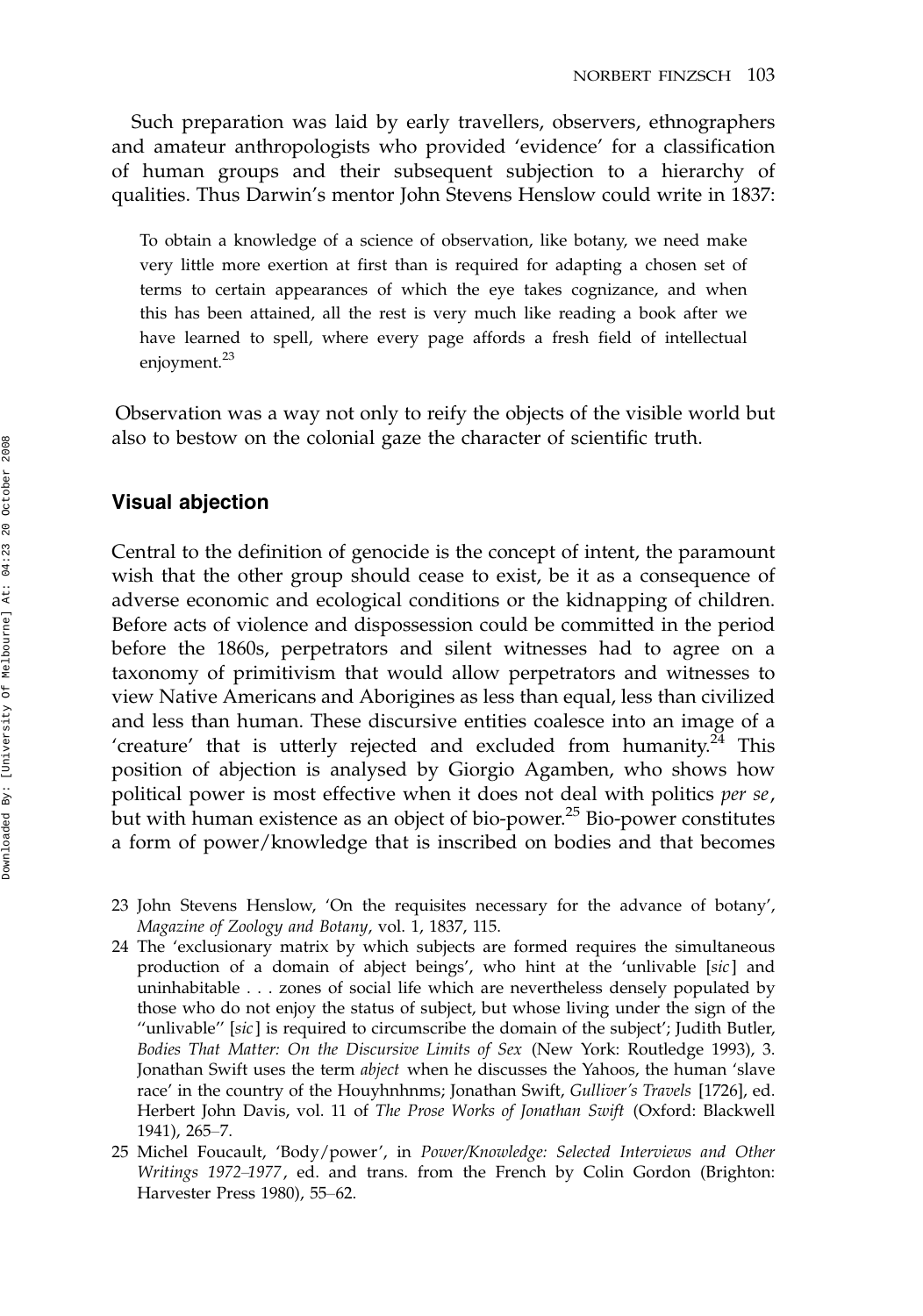visible on the body, especially through a panoptic gaze. Groups and individuals that remain outside of the desired effects of bio-power are 'unliveable', and are defined as unworthy of life. $^{26}$ 

Two basic models for describing the indigenous had been developed during the seventeenth century: the Ignoble or Primitive Savage, and the Noble Savage.27 The concept of the Noble Savage had been discarded by the end of the eighteenth century and was only resuscitated after indigenous populations, both in America and Australia, ceased to constitute a threat to colonial societies.28 The image of the Primitive Savage, by contrast, continued to be used throughout the eighteenth and nineteenth centuries as a justification for chattel slavery, colonial domination and economic exploitation.<sup>29</sup> The assessment as 'savage' was based largely on observation, that is, the European gaze directed at the indigenous body. This gaze did not only constitute the obvious instrument of contemporary scientific research; it also served as a microtechnique of power in the sense that it empowered and engendered colonial conquest through the 'dominant gaze'.<sup>30</sup> With the rise

- 26 Giorgio Agamben, Homo Sacer: Sovereign Power and Bare Life, trans. from the Italian by Daniel Heller-Roazen (Stanford, CA: Stanford University Press 1998). See also Attwood and Forster (ed.), Frontier Conflict, 22-3.
- 27 See the special issue of the William and Mary Quarterly, 3rd Series, vol. 54, no. 1, 1997, on the construction of race in colonial America. On pre-Darwinian racial discourse in North America, see Alden T. Vaughan, Roots of American Racism: Essays on the Colonial Experience (New York: Oxford University Press 1995); Ivan Hannaford, Race: The History of an Idea (Washington, D.C. and Baltimore: Woodrow Wilson Center Press 1996); Joyce E. Chaplin, Subject Matter: Technology, the Body and Science on the Anglo-American Frontier, 1500-1676 (Cambridge, MA: Harvard University Press 2001).
- 28 Socorro Babaran Cario, 'Eighteenth Century Voyagers to the Pacific and the South Seas, and the Rise of Cultural Primitivism and the Noble Savage Idea', Ph.D. thesis, University of Illinois, 1970; Terry Jay Ellingson, The Myth of the Noble Savage (Berkeley: University of California Press 2001); Jean Woolmington, Aborigines in Colonial Society, 1788-1850: From 'Noble Savage' to 'Rural Pest' (Armidale, NSW: University of New England Press 1988). In the field of morals/ethics, a trajectory of the Noble Savage was still visible, fitting the genealogical division of an older and a younger discourse; see James Cook's remarks about New Holland, in 'James Cook's Journal of Remarkable Occurrences aboard His Majesty's Bark Endeavour, 1768-1771', online edition of the original journal at the National Library of Australia, http:// southseas.nla.gov.au/journals/cook\_remarks/092.html (viewed 10 February 2005). However, most of the time, Aborigines are portrayed as fickle, treacherous and thieving; see Tench, 'A narrative of the expedition to Botany Bay', 59, 190. For the same mindset, see Sturt, Two Expeditions into the Interior of Southern Australia .
- 29 Louise K. Barnett, The Ignoble Savage: American Literary Racism, 1790-1890 (Westport, CT: Greenwood Press 1975); John K. Lodewijks, 'Rational economic man and the Ignoble Savage', History of Political Economy, vol. 32, 2000, 1027–32; Ronald L. Meek, Social Science and the Ignoble Savage (Cambridge and New York: Cambridge University Press 1976); Beulah V. Thigpen, 'The Indians of The Leather-Stocking Tales: A Study of the Noble and the Ignoble Savage', Ph.D. thesis, East Texas State University, 1982.
- 30 Laura Mulvey, 'Visual pleasure and narrative cinema', Screen, vol. 16, no. 3, Autumn 1975, 6-18.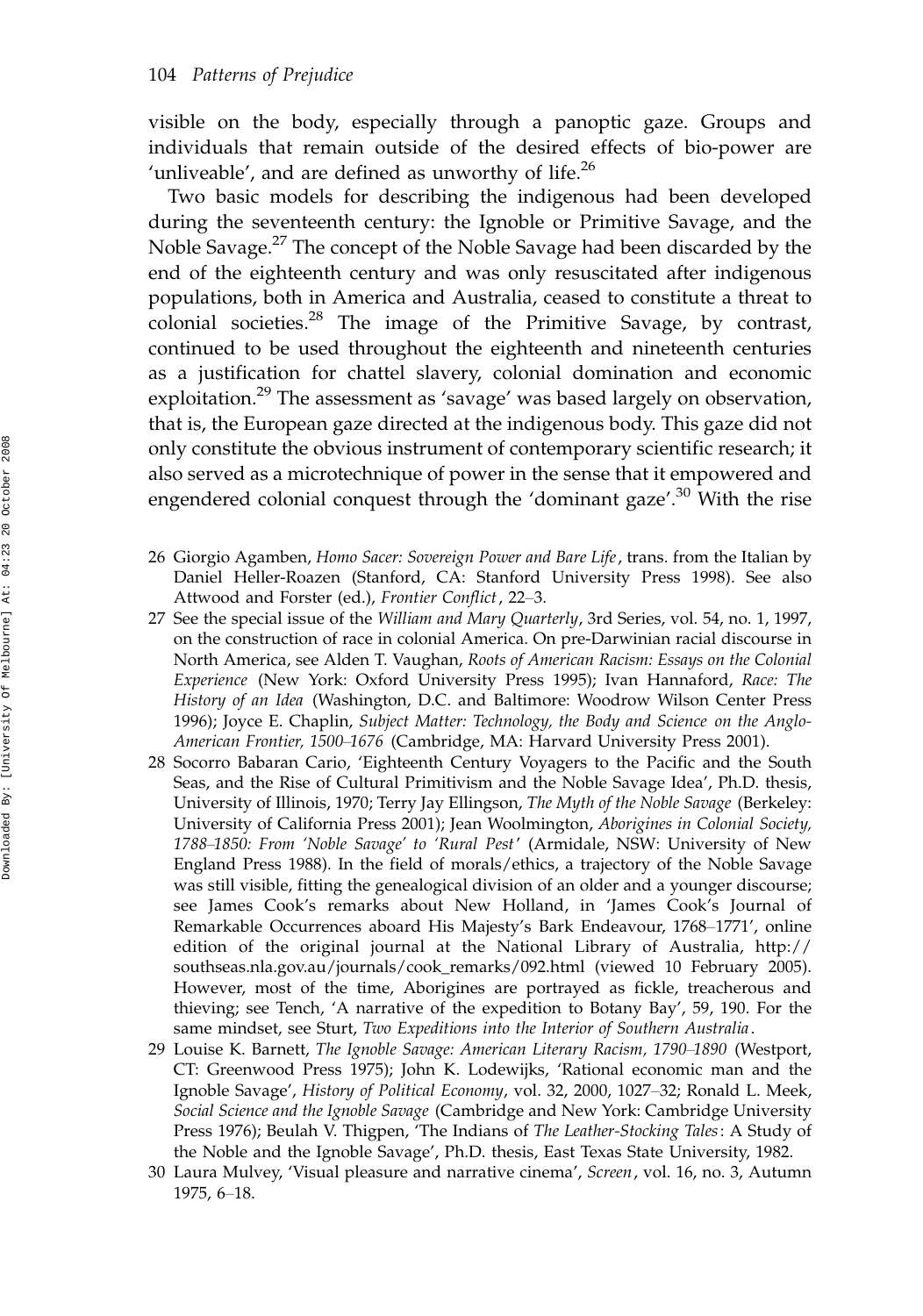of 'the regime of the scopic', possession was experienced through the act of looking. $31$ 

Consider Anthony Ashley Cooper, 3rd Earl of Shaftesbury (1671–1713), who described the virtuous man as a 'spectator', devoted to the disinterested 'survey and contemplation' of beauty in manners and morals. $32$  His conception of beauty resonates with his conception of virtue.<sup>33</sup> Beauty meant virtue, and hideousness meant sin.<sup>34</sup> For the European gaze directed at the indigenous body, it meant that the inner morality and ethics of the indigene could be measured by its external beauty or ugliness, by the shape of limbs, flatness of breasts, wooliness of hair and complexion.<sup>35</sup> Speaking about the eighteenth-century foundations of racism, George L. Mosse called it a 'visual ideology based upon stereotypes', $36$  meaning that the appearance, the looks of indigenous peoples, carried a specific meaning. In the eighteenth century, complexion meant more than just skin colour. It also entailed a moral evaluation, especially after 1770 when the old distinction between Christians and pagans gave way to aestheticized judgements. $37$  As in the case of antebellum slave markets, where slaves were looked at and examined through a (male) gaze, the aboriginal body 'was made racially legible' through inspection.<sup>38</sup>

#### Colonial gaze and indigenous speech

Intimately connected with this aesthetic theory was a theory of the origin of humanity and its ability to speak. Scottish Enlightenment philosophers developed a taxonomy of cultures that imagined a process of civilization

- 31 Gargi Bhattacharyya, Tales of Dark-Skinned Women: Race, Gender and Global Culture (London: University College London Press 1998), 337.
- 32 Anthony Ashley Cooper Shaftesbury, Characteristics of Men, Manners, Opinions, Times, 2 vols (Cambridge and New York: Cambridge University Press 1999), ii.45.
- 33 Paul Guyer, 'Beauty and utility in eighteenth-century aesthetics', Eighteenth-century Studies, vol. 35, 2002, 439–53 (439–40).
- 34 Cf. the depiction of the animal-like, abject Yahoos in Swift, Gulliver's Travels, 266-7 and also ch. 1.
- 35 Claude Rawson, God, Gulliver and Genocide: Barbarism and the European Imagination, 1492-1945 (Oxford and New York: Oxford University Press 2001), 98-108.
- 36 George L. Mosse, Toward the Final Solution: A History of European Racism (Madison: University of Wisconsin Press 1985), xii.
- 37 Roxann Wheeler, The Complexion of Race: Categories of Difference in Eighteenth-century British Culture (Philadelphia: University of Pennsylvania Press 2000), 54-5.
- 38 Walter Johnson, Soul by Soul: Life inside the Antebellum Slave Market (Cambridge, MA and London: Harvard University Press 1990), 161. Lynette Russell shows how this scopism made its way into British museums after 1850; Lynette Russell, '''Well nigh impossible to describe'': dioramas, displays and representations of Australian Aborigines', Australian Aboriginal Studies, vol. 2, 1999, 35-45.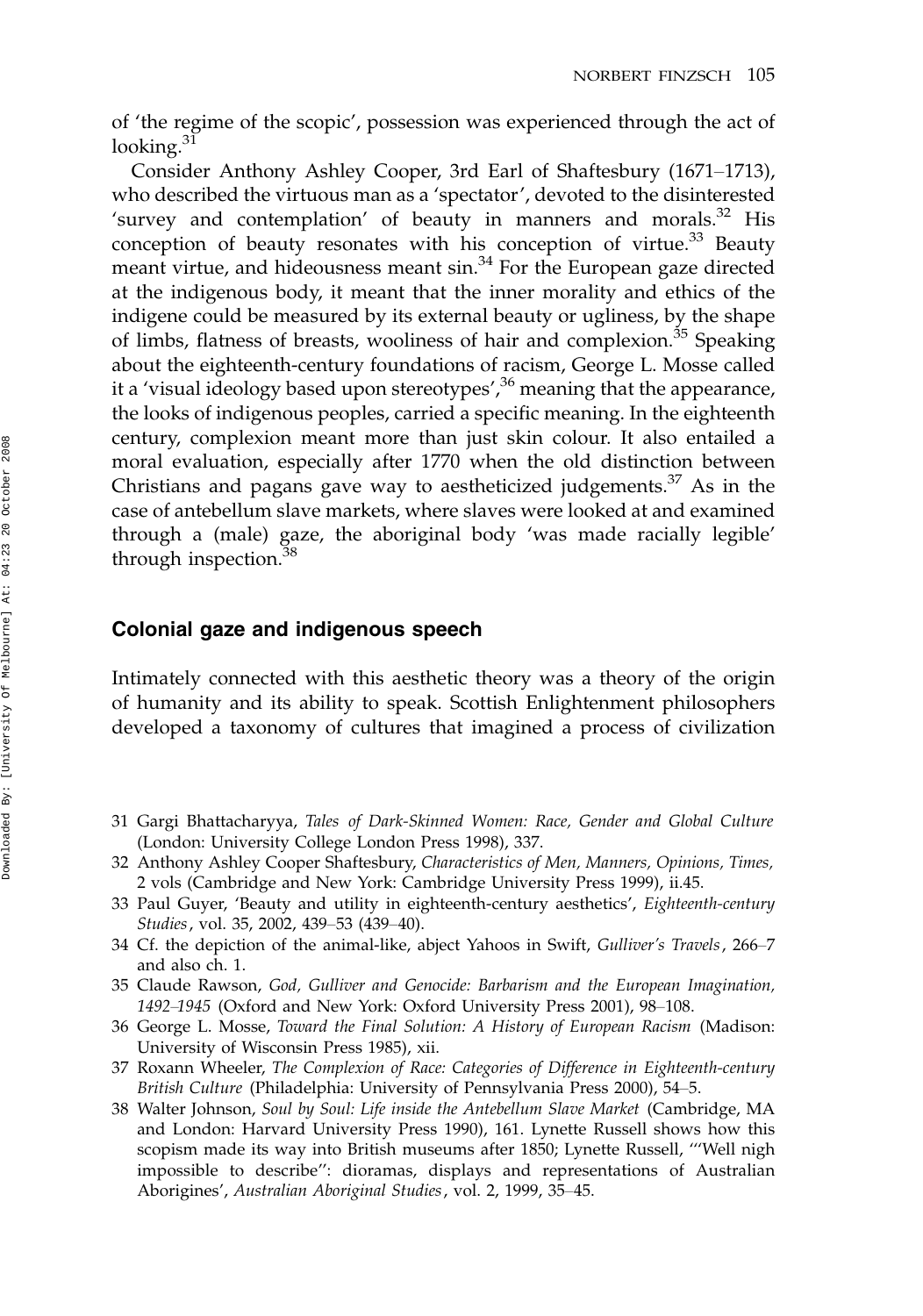consisting of four stages.<sup>39</sup> According to these philosophers, the lowest stage was marked by an economy based on hunting; this was followed by the next evolutionary step, an economy of herding. Then came cultivation, defined as labour on the land and fixed residence; the final and highest stage was industry and commerce, only lately achieved by the members of European nations. Early modern theories of language supplement the stage theory. Questions of language and speech capability were paramount for a definition of humanity. It is only fitting, then, that those at the lowest stages lack a proper language, since they are devoid of humanity: statements like Arthur Bowes Smyth's that 'their Language is excessively Loud & harsh & se[e]ms to consist of a very short Vocabulary' very much sum up what observers had to say about the indigenes.<sup>40</sup>

By regarding the indigenous body and listening to indigenous speech, it was possible for the eighteenth-century English-speaking spectator to place this body in a matrix of progress and civilization, morality and ethics, growth or extinction. The ethnographic episteme that was the result of this observation and discourse had the same effect, for the observer, as a peephole: it limited the gaze and transformed it into a tool of power. This thinking was a form of cultural racism, because what 'distinguished the different races was culture not biology'.<sup>41</sup> Racial variation was attributed to environmental rather than biological factors.<sup>42</sup> But this also meant that the 'savage environment' (geology, botany, climate, society and family) had to be described and evaluated much more rigorously than in the later theories of scientific racism that focused on inherent biological qualities of groups. Once fixed in written texts and published in books and journals, destined for consumption in England, this descriptive and classifying discourse became 'writing that conquers'.<sup>43</sup>

The allegory of America depicted as a naked woman exposed to the European gaze in many pictorial representations in books and pamphlets

- 39 See Alan Barnard, 'Hunting-and-gathering society: an eighteenth-century Scottish invention', in Alan Barnard (ed.), Hunter-Gatherers in History, Archaeology and Anthropology (Oxford and New York: Berg 2004). Istvan Hont, 'The language of sociability and commerce: Samuel Pufendorf and the theoretical foundations of the ''four stages theory''', in Anthony Pagden (ed.), The Languages of Political Theory in Early-Modern Europe (Cambridge and New York: Cambridge University Press 1990),  $253 - 76.$
- 40 Paul G. Fidlon and R. J. Ryan (eds), The Journal of Arthur Bowes Smyth: Surgeon, Lady Penrhyn, 1787-1789 (Sydney: Australian Documents Library 1979), 58; James Grant, The Narrative of a Voyage of Discovery Performed in His Majesty's Vessel the Lady Nelson, of Sixty Tons Burthen, with Sliding Keels, in the Years 1800, 1801, and 1802 to New South Wales (Adelaide: Libraries Board of South Australia 1973), 157.
- 41 Gascoigne, The Enlightenment, 149.

43 Michel de Certeau, The Writing of History (New York: Columbia University Press 1988), xxv.

<sup>42</sup> Ibid., 150.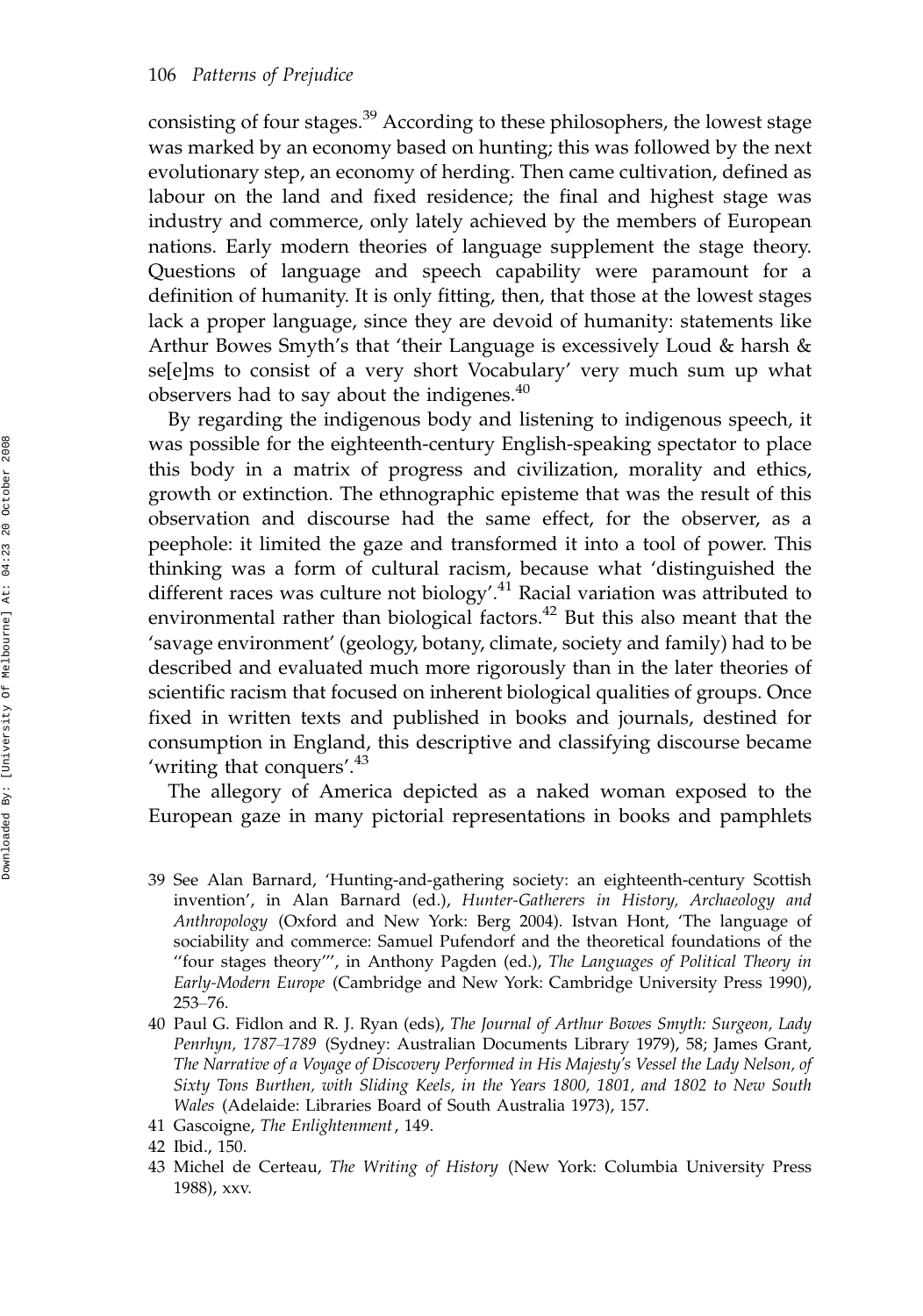'draws on a long tradition of male travel as an erotics of ravishment'.<sup>44</sup> This European gaze is not only an index for a position of the indigenous Other on a scale of acculturation, but it is also a 'projection into the New World of European representations of gender—and of sexual conduct'.<sup>45</sup> This gaze interprets nudity at once as a sign of low evolutionary status and as a promise of effortless access. This 'coherent hermeneutical strategy of feminization and eroticization' that makes 'gendered difference' one of the meanings of the New World can also be observed in the travel descriptions of Australia after 1788.<sup>46</sup> In both America and Australia, European consciousness is encoded as masculine. In Johannes Stradanus's image, an emblematic Vespucci discovers an uncovered woman: America is a male 'voyeur's paradise'.<sup>47</sup> Territorial conquest coincided with the possession of the abstract and literal female body. $48$ 

What does the 'persistent gendering' of imperial conquest have to do with the discovery and settlement of America and Australia?<sup>49</sup> Gender is a way of portraying 'relationships of power'.<sup>50</sup> In Stradanus's picture, there is an important iconographic element in the background: a cannibal meal is taking place. This element refers to America as a continent of female cannibals, thus laying bare 'the mark of unregenerate savagery'.<sup>51</sup> America is 'simultaneously naked and passive and riotously violent and cannibalistic', a combination that requires European intervention in order to restore male mastery.52 America and Australia as the ultimate opposites of the European

- 44 Anne McClintock, Imperial Leather: Race, Gender and Sexuality in the Colonial Contest (New York: Routledge 1995), 22.
- 45 Louis Montrose, 'The work of gender in the discourse of discovery', in Stephen Greenblatt (ed.), New World Encounters (Berkeley: University of California Press 1993), 197-217 (178).
- 46 Margarita Zamora, Reading Columbus (Berkeley: University of California Press 1993), 157.
- 47 Johannes Stradanus [i.e. Jan van der Straet], New Discoveries: The Sciences, Inventions and Discoveries of the Middle Ages and the Renaissance as Represented in 24 Engravings Issued in the Early 1580s (Norwalk, CT: Burndy Library 1953); Peter Mason, Deconstructing America: Representations of the Other (London, New York: Routledge 1990), 171.
- 48 See Susan Morgan, Place Matters: Gendered Geography in Victorian Women's Travel Books about Southeast Asia (New Brunswick, NJ: Rutgers University Press 1996), 11. Morgan asserts the importance of gender as a structuring principle of colonial discourse. See also Sara Mills, Discourses of Difference: An Analysis of Women's Travel Writing and Colonialism (London and New York: Routledge 1991); Mary Louise Pratt, Imperial Eyes: Travel Writing and Transculturation (London and New York: Routledge 1992).
- 49 McClintock, Imperial Leather, 24.
- 50 Joan Wallach Scott, Gender and the Politics of History (New York: Columbia University Press 1988), 42.
- 51 Peter Hulme, Colonial Encounters: Europe and the Native Caribbean, 1492-1797 (London and New York: Methuen 1986), 3.
- 52 McClintock, Imperial Leather, 27.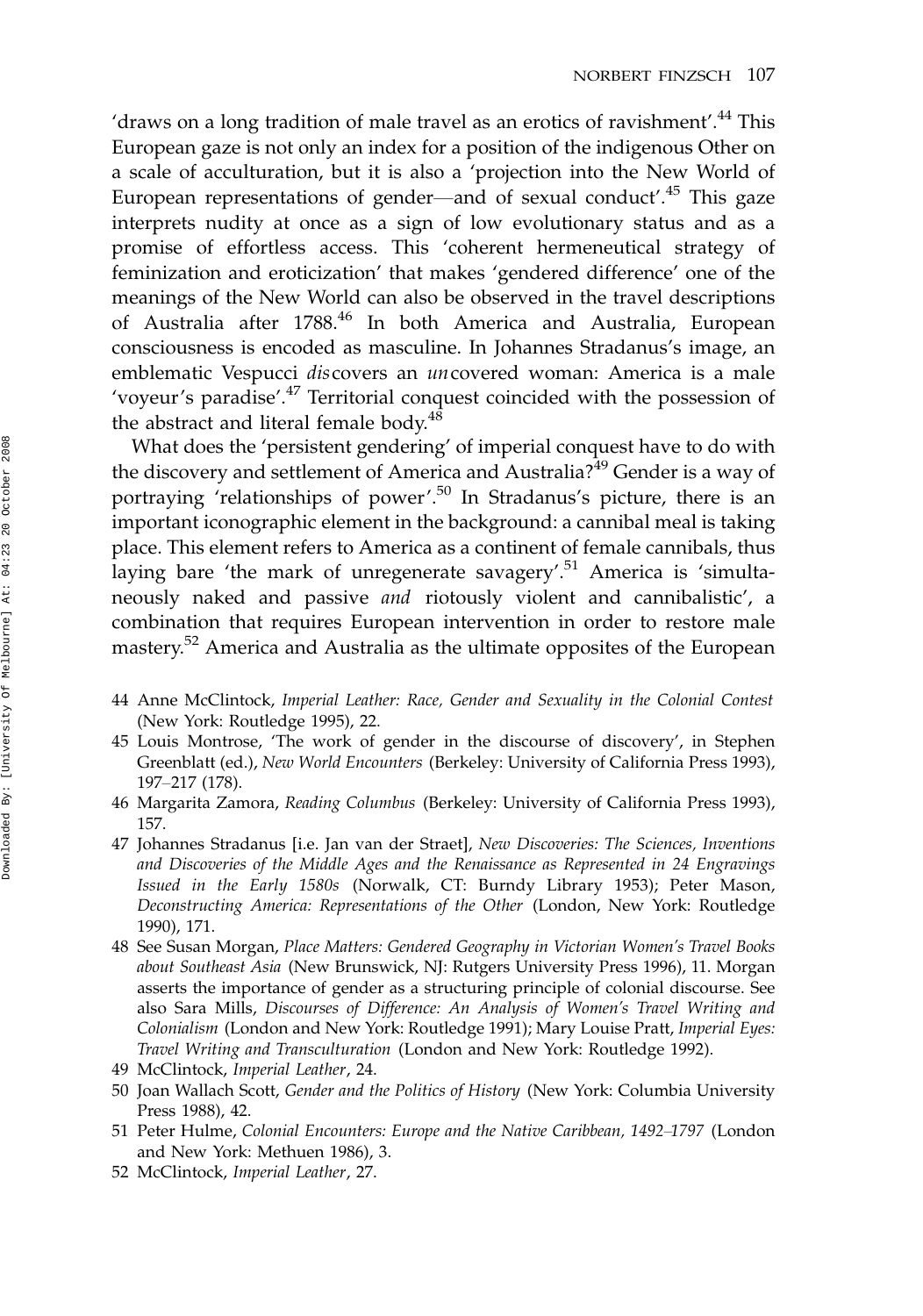way of life and a source of male anxiety must be subjugated/penetrated.<sup>53</sup> Thus it becomes understandable that many American as well as Australian sources are obsessed with the question of whether or not indigenous populations were cannibals. Again the chronological structure seems to be that of a split between an older generation of texts that flatly deny the existence of cannibalism among the Aborigines and a younger set that imply that anthropophagy was rampant among them.<sup>54</sup>

#### Dying races and the land

A second concept is crucial for the understanding of both American and Australian colonial expansionism, namely, the idea that the conquered continent was either virtually uninhabited or uncultivated and, therefore, lacking an owner, a concept expressed in the term res nullius. Over time, the colonialists systematically downplayed the number of Indians and Aborigines, thereby echoing Cook's description of the land as thinly populated. They also conceived increasingly of indigenous peoples as 'dying races'.55 The

- 53 Ibid., 26-7.
- 54 Tench, 'A narrative of the expedition to Botany Bay', 53–4; William Bradley, A Voyage to New South Wales: The Journal of Lieutenant William Bradley RN of HMS Sirius, 1786-1792 (Sydney: Public Library of New South Wales 1969), 142; Peter Miller Cunningham, Two Years in New South Wales: A Series of Letters, Comprising Sketches of the Actual State of Society in That Colony; of Its Peculiar Advantages to Emigrants; of Its Topography, Natural History, &c. &c., 2 vols (London: H. Colburn 1828), ii.15, 36-7.
- 55 'The aboriginal inhabitants of the country were of races formed with constitutions, both physical and mental, adapting them to obtain their livelihood by fishing and the chase—modes of life by means of which North America might sustain perhaps twenty or thirty millions of inhabitants. The Caucasian race, which was introduced from Europe, is endowed with constitutions adapting them to gain their livelihood by agriculture, commerce, and the manufacturing arts, a mode of life by which the same territory is capable of supporting *many hundred* millions—we know not how many. Under these circumstances it was an inevitable, and as much in fulfillment of the designs of divine Providence, that the old races should be supplanted by the new, as that the horse and the cow should displace the alligator and the elk, and brakes and bulrushes yield their native ground to corn'; Abbott, American History, i.275–6. The plantation owner and US statistician Joseph Camp Griffith Kennedy predicted both the extinction of Native Americans and of emancipated African Americans; Joseph Camp Griffith Kennedy, Population of the United States in 1860: Compiled from the Original Returns of the Eighth Census (Washington, D.C.: Government Printing Office 1864), xi-xii. See also Brian W. Dippie, The Vanishing American: White Attitudes and U.S. Indian Policy (Middletown, CT: Wesleyan University Press 1982); Patrick Brantlinger, Dark Vanishings: Discourse on the Extinction of Primitive Races, 1800–1930 (Ithaca, NY: Cornell University Press 2003); Reynolds, Frontier, 54; Barry W. Butcher, 'Darwinism, social Darwinism, and the Australian Aborigines: a reevaluation', in Roy Macleod and Philip F. Rehbock (eds), Darwin's Laboratory: Evolutionary Theory and Natural History in the Pacific (Honolulu: University of Hawaii Press 1994), 371–94.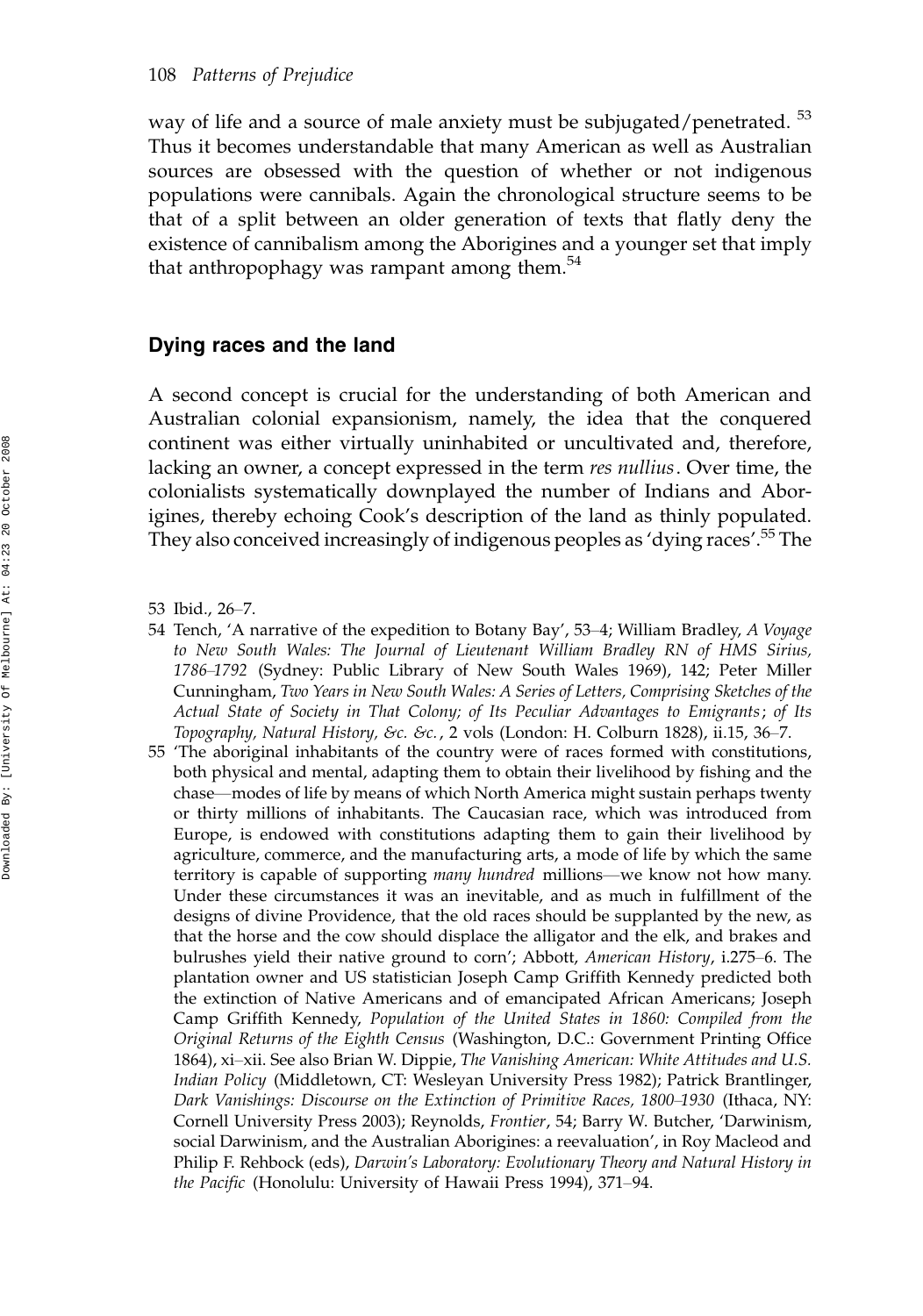question of the indigenes' right to their lands became salient in the early years of colonization and the ensuing process of taking over the lands formerly possessed by Aborigines and Amerindians. Legal arguments centred on the issue of settlement versus conquest. The settlement of Australia was predicated on the notion that the native inhabitants held no territorial claims to the lands they occupied. In the American case, although both the British colonial as well as the American governments recognized the land rights of Native Americans, the latter were forced to give up the titles to their lands through military conquest and fraudulent sales.<sup>56</sup> In the Australian case, Aborigines were defined as occupants--not owners--of the land.<sup>57</sup>

By contrast, in North America, at least in the legal fiction that served as the basis for Indian treaties, Amerindians were the initial owners of the land that they subsequently sold or lost to the colonial and American governments. Yet both cases share the idea that white settlers were entitled to indigenous lands because the original owners/occupants did not use them and remained in a state of migration. It is arguable that, from 1788 onwards, well before the legal concept of res nullius was formalized in 1847,<sup>58</sup> colonials had virtually adopted this doctrine as it had been laid out previously in both international law and Blackstone's Commentaries on the Laws of England. In the introduction to the latter, Blackstone outlined the relationship of the 'more distant plantations in America' to England, arguing:

Plantations, or colonies in distant countries, are either such where the lands are claimed by right of occupancy only, by finding them desart [deserted] and uncultivated, and peopling them from the mother country; or where, when already cultivated, they have been either gained by conquest, or ceded to us by

56 Charles D. Bernholz, 'American Indian treaties and the presidents: a guide to the treaties proclaimed by each administration', Social Studies, vol. 93, September-October 2002, 218-27. The legal basis for the denial of indigenous land rights in both America and Australia was almost identical: in the 1823 US Supreme Court case Johnson v. McIntosh (8 Wheaton, 543), Chief Justice John Marshall argued that, by reason of conquest, native lands became the property of the US government and Indians were to be considered occupants. In 1831 the same court ruled in Cherokee Nation v. State of Georgia (5 Peters, 1, 16–19) that tribes were 'sovereign nations' but not 'foreign nations', establishing a guardian relationship between Indians and the government.

<sup>57</sup> Reynolds, Frontier, 133-8.

<sup>58</sup> In Attorney-General v. Brown (1847) one finds confirmation for the suggestion that, upon the settlement of New South Wales, the unqualified legal and beneficial ownership of all land in the colony was vested in the Crown. Arguably, the judgement of the Supreme Court of New South Wales in this case seems ambiguous in that the judges confined the proposition to 'waste lands', which they defined as 'all the waste and unoccupied lands of the colony'. Careful reading of the judgement makes it clear that it implicitly assumed all the lands of the colony to be vacant at the time of its establishment in 1788. See Attorney-General v. Brown (1847) 2 SCR (NSW) APP 30 (FC).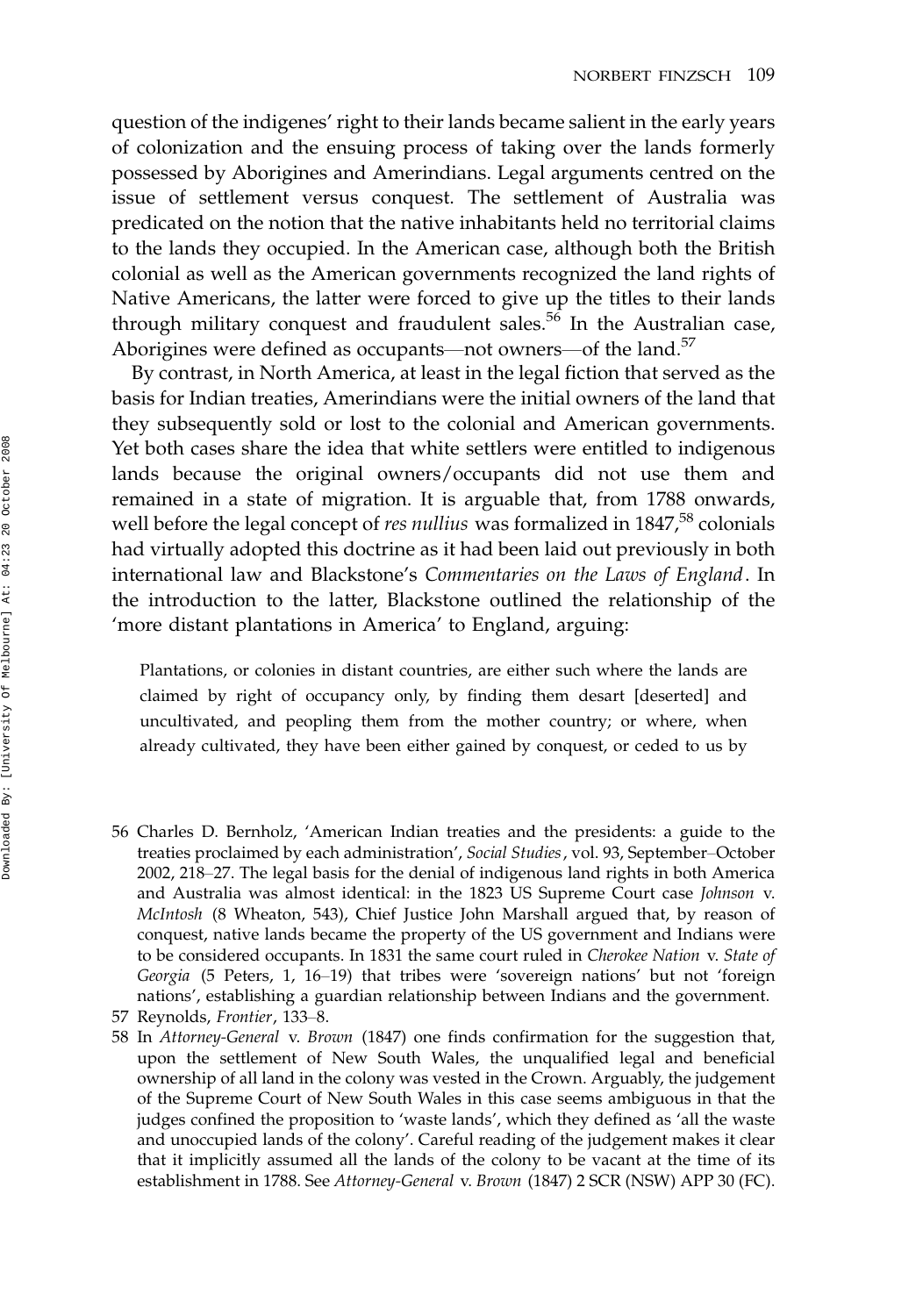treaties. And both these rights are founded upon the law of nature, or at least upon that of nations.<sup>59</sup>

#### Evidence

In order to come to grips with genocidal discourses, I constructed a matrix of fifteen categories of observations from a number of sources dealing with Australian indigenous populations.<sup>60</sup> This matrix is based both on the research of Australian and American scholars on the importance of Enlightenment discourse for the development of European racism, and on the connection of colonial discourse and gender. (Extensive work on Native American history is implicitly included.<sup>61</sup>) The matrix constitutes a system of references that follows the logic of eighteenth- and nineteenth-century 'observations' of indigenous peoples. These references presuppose types of 'institutions'—including family, law, religion, political system and economy-that do not fit the ways in which indigenous communities in nation-states dominated by settler populations structured their societies.

This coarse genealogy falls into two stages, the first being the period 1788–1800, with a rupture at the very end of the eighteenth century. This earlier phase shows an almost 'neutral' image of the indigene, whereas the later period (1800–60) is marked by contemptuous and continuing condemnations of Aboriginals and their cultures. Of the fifteen categories of observations, it turns out that those pertaining to the 'looks' and the body types of the indigenes are the most prevalent. Take the following quotation by William Dampier (1691):

<sup>59</sup> William Blackstone, Commentaries on the Laws of England, 4 vols (Oxford: Clarendon Press 1765-9), i.104.

<sup>60</sup> The complete collection of sources can be accessed online at www.uni-koeln.de/philfak/histsem/anglo/html\_2001/matrix.htm (viewed 11 February 2005).

<sup>61</sup> On cannibalism as a traditional European reference to Indians, see Rawson, God, Gulliver and Genocide, 17–91; Francis Barker, Peter Hulme and Margaret Iversen, Cannibalism and the Colonial World (Cambridge and New York: Cambridge University Press 1998); David English and Penelope Van Toorn, Speaking Positions: Aboriginality, Gender and Ethnicity in Australian Cultural Studies (Melbourne: Victoria University of Technology 1995); Terry Goldie, Fear and Temptation: The Image of the Indigene in Canadian, Australian and New Zealand Literatures (Kingston, Ontario: McGill-Queen's University Press 1989); Richard Drinnon, Facing West: The Metaphysics of Indian-Hating and Empire Building (Norman: University of Oklahoma Press 1997); Robert F. Berkhofer, Jr., The White Man's Indian: Images of the American Indian from Columbus to the Present (New York: Vintage Books 1979).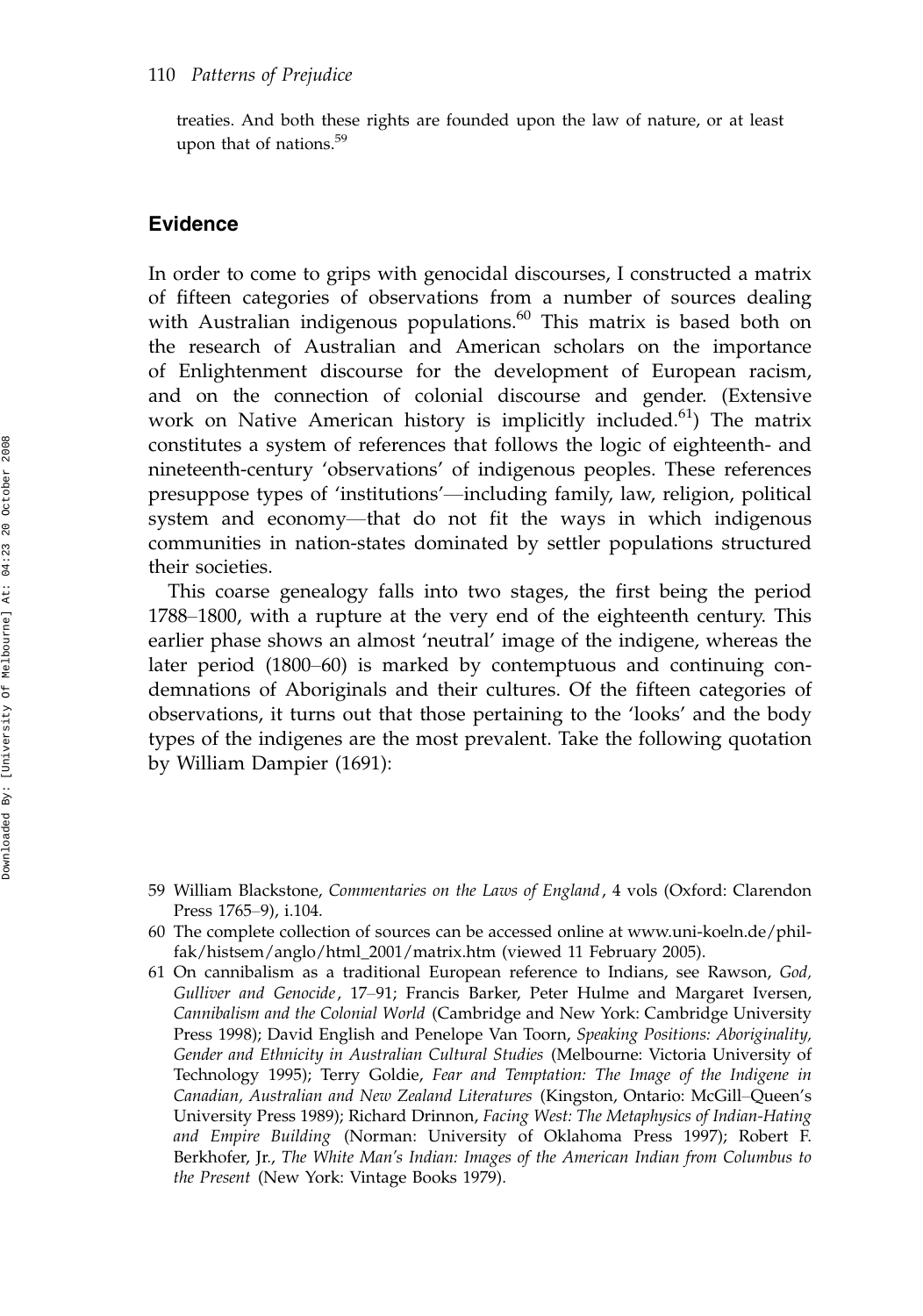They have great Bottle Noses, pretty full Lips, and wide Mouths. The two Foreteeth of their Upper jaw are wanting in all of them, Men and Women, Old and Young; whether they draw them out, I know not: Neither have they any Beards. They are long visaged, and of a very unpleasing Aspect, having no one graceful Feature in their Faces. Their Hair is black, short and curl'd, like that of the Negroes; and not long and lank like the common Indians. The colour of their Skins, both of their Faces and the rest of their Body, is coal black, like that of the Negroes of Guinea.<sup>62</sup>

#### The following quotation is by David Collins and was published in 1802:

Of those who last came, three were remarkable for the largeness of their heads; and one, whose face was very rough, had much more the appearance of a baboon than of a human being. He was covered with oily soot; his hair matted with filth; his visage, even among his fellows, uncommonly ferocious; and his very large mouth, beset with teeth of every hue between black, white, green, and yellow, sometimes presented a smile, which might make one shudder.<sup>63</sup>

Here, early descriptions that seem almost to be purely descriptive and resonate with the image of the Noble Savage are replaced by later utterances that reinforce an image of abject hideousness.

Equally rich is the discourse about the 'civilization' of Aboriginal culture. As in the case of physical appearance, observations shift from the earlier image of the Noble Savage to one of utter abjection. Compare the three following statements by James Cook (1771), Watkin Tench (1789) and James Grant (1803) that seem to indicate a rupture in the discursive regime around 1800:

From what I have said of the Natives of New-Holland they may appear to some to be the most wretched people upon Earth, but in reality they are far more happier than we Europeans; being wholy unacquainted not only with the superfluous but the necessary conveniencies so much sought after in Europe, they are happy in not knowing the use of them. They live in a Tranquillity which is not disturb'd by the Inequality of Condition: The Earth and sea of their own accord furnishes them with all things necessary for life; they covet not Magnificent Houses, Houshold-

- 62 William Dampier's account of his 1691 voyage in the Cygnet was published in Ernest Scott (ed.), Australian Discovery, 2 vols (London: Dent 1929), vol. 1, ch. 9, available online at www.gutenberg.net.au/ausdisc/ausdisc1-09.html (viewed 11 February 2005).
- 63 David Collins, An Account of the English Colony in New South Wales, from Its First Settlement in January 1788, to August 1801: With Remarks on the Dispositions, Customs, Manners, &c., of the Native Inhabitants of That Country, 2 vols (London: T. Cadell and W. Davies 1798-1802), ii.180.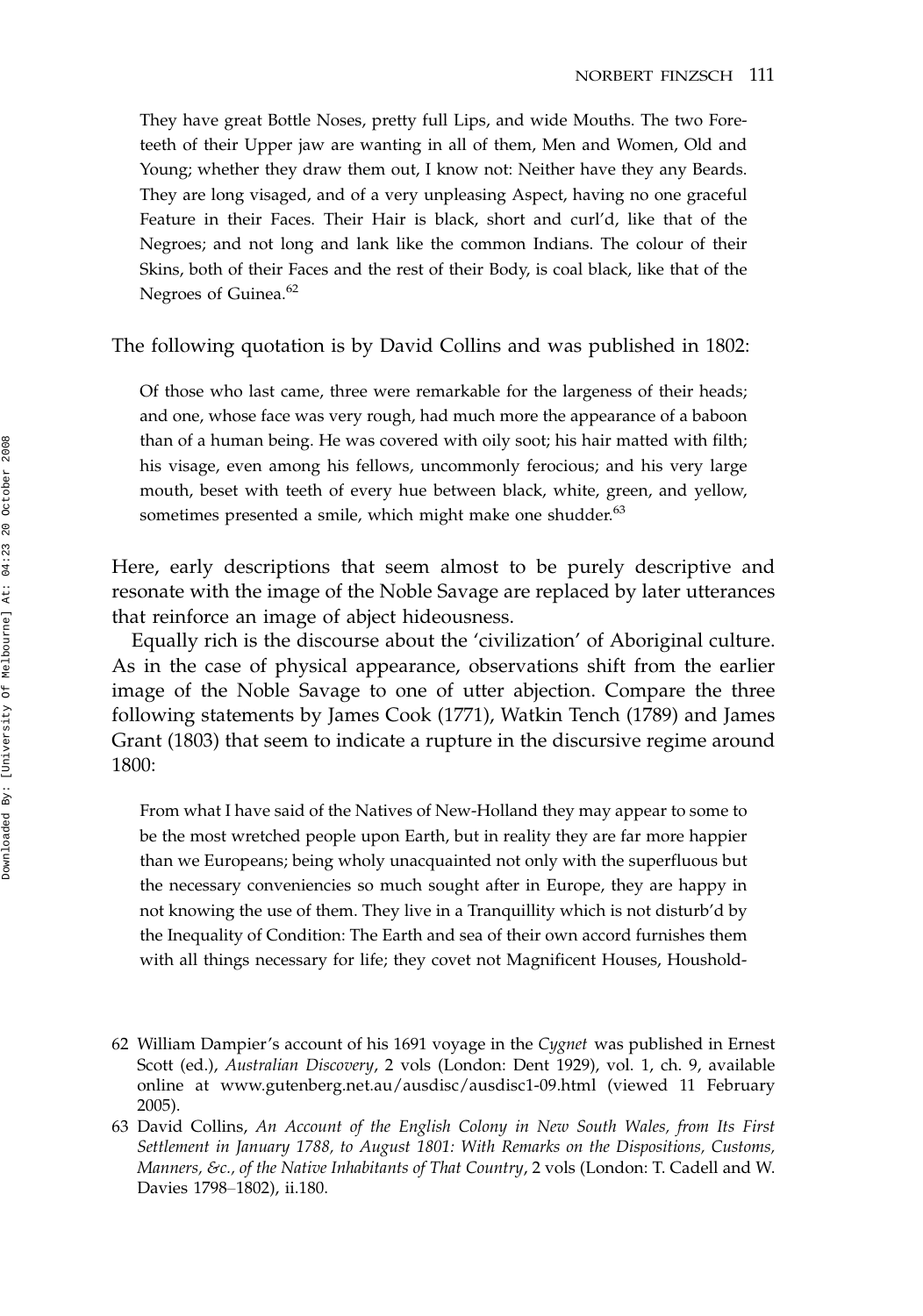### 112 Patterns of Prejudice

stuff  $&C^a$ . they live in a warm and fine Climate and enjoy a very wholsome Air, so that they have very little need of Clothing and this they seem to be fully sencible of, for many to whome we gave Cloth  $\&C^a$ . to, left it carlessly upon the Sea beach and in the woods as a thing they had no manner of use for. In short they seem'd to set no Value upon any thing we gave them, nor would they ever part with any thing of their own for any one article we could offer them; this, in my opinion argues that they think themselves provided with all the necessarys of Life and that they have no Superfluities— $^{64}$ 

Less than twenty years after Cook, Tench writes:

If they be considered as a nation whose general advancement and acquisitions are to be weighed, they certainly rank very low, even in the scale of savages. They may perhaps dispute the right of precedence with the Hottentots or the shivering tribes who inhabit the shores of Magellan. But how inferior do they show when compared with the subtle African; the patient watchful American; or the elegant timid islander of the South Seas. Though suffering from the vicissitudes of their climate, strangers to clothing, though feeling the sharpness of hunger and knowing the precariousness of supply from that element on whose stores they principally depend, ignorant of cultivating the earth-a less enlightened state we shall exclaim can hardly exist.<sup>65</sup>

Writing shortly after Tench, here is James Grant in 1802:

As there is thought to be a chain in Creation, beginning with the Brute and ending with Man, were I inclined to pursue the notion, I should be at a loss where to place my Bush Native, whether as the next link above the monkey, or that below it.<sup>66</sup>

The same pattern can be seen with regard to the subject of Aboriginal gender relations: Dampier in 1691 admits flatly to ignorance about how marriage is organized among Aboriginal peoples, whereas Watkin Tench in 1789 goes into lengthy detail about the cruelty of indigenous men towards their wives, an attitude reproduced over and over again in the following forty years.<sup>67</sup> The following remark by Charles Sturt is typical in its combination of empathy for the oppressed women's plight and disgust of their physical features:

64 'James Cook's Journal of Remarkable Occurrences aboard His Majesty's Bark Endeavour, 1768–1771', online edition of the original journal at the National Library of Australia, http://southseas.nla.gov.au/journals/cook\_remarks/092.html (viewed 10 February 2005).

- 66 Grant, The Narrative of a Voyage of Discovery, 158.
- 67 Tench, 'A narrative of the expedition to Botany Bay',  $161-2$ ,  $264$ .

<sup>65</sup> Tench, 'A narrative of the expedition to Botany Bay', 252-3.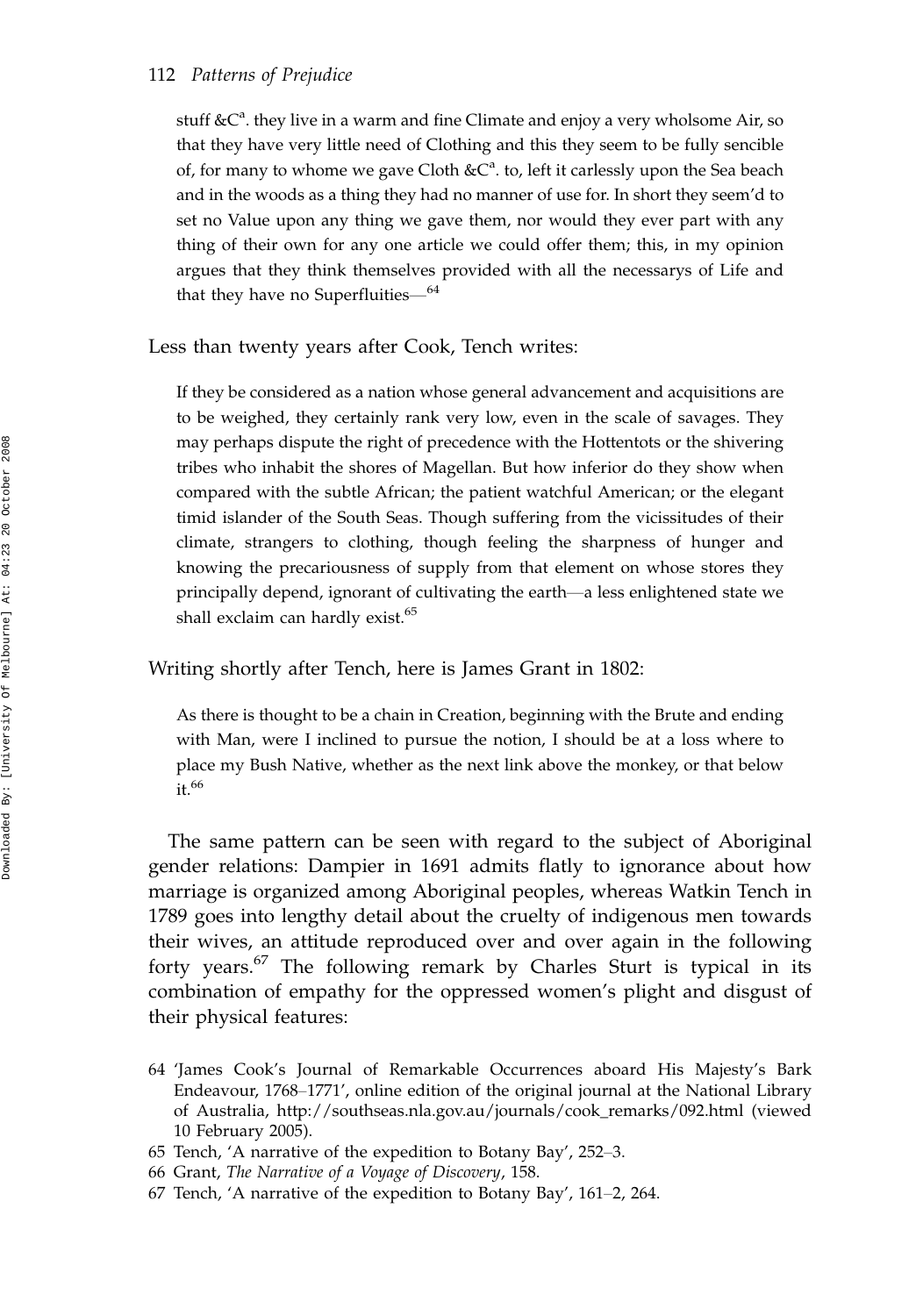Like all savages, they consider their women as secondary objects, oblige them to procure their own food, or throw to them over their shoulders the bones they have already picked, with a nonchalance that is extremely amusing; and, on the march, make them beasts of burden to carry their very weapons. ... An old woman, a picture of whom would disgust my readers, made several attempts to embrace me. I managed, however, to avoid her, and at length got rid of her by handing her over to Fraser, who was no wise particular as to the object of his attention.<sup>68</sup>

The assessment of the Aborigines as savages was to a large extent based on the perceived treatment of indigenous women. At the same time, the colonial gaze and a desire for indigenous women shaped gender relations of the male colonialists with Aboriginal women. The latter represented not only sexual gratification, but also symbolized Australian land and its conquest. Indigenous women thus were othered in a double sense, as part of a 'savage' society and in relation to their gender, since Enlightenment theory in large part construed European women as savages.<sup>69</sup> Australian sources that raise the problem of Aboriginal gender relations are often marked by a tone of tacit complicity and ironic complacency. On the one hand, Aboriginal bodies must not be objects of desire because of their abject status; on the other hand, a male-writer-to-male-reader understanding is conveyed, implying that the white male colonialist could 'possess' the indigenous woman if he wanted, because of her low morals and the promiscuity rampant in indigenous society. $70$ 

Another discursive field is that of work. According to the aforementioned theory of the four stages, the kind of work performed by a group determined its evolutionary status. Hunter/gatherers remained in a lower state of development than peoples working the land and were little more than human animals. William Robertson's influential History of America (1777) reinforced the notion that North American Indians constituted a case of arrested development because of their supposed lack of agriculture.<sup>71</sup> In the middle of the nineteenth century, this contention was fortified by the prediction that, because of their lack of work ethic, Native Americans would soon die out.<sup>72</sup> In the early sources on Aborigines, this argument figures prominently and is connected with the apparent lack of fixed habitations.

- 68 Sturt, Two Expeditions into the Interior of Southern Australia .
- 69 Jane Rendall, 'The Enlightenment and the nature of women', in Jane Rendall (ed.), The Origins of Modern Feminism: Women in Britain, France and the United States 1780–1860 (New York: Schocken Books 1984), 7–32.
- 70 George Bouchier Worgan, Journal of a First Fleet Surgeon (Sydney: Library Council of New South Wales 1978), 47–8.
- 71 Charles Dunoyer, L'Industrie et la morale considérées dans leurs rapports avec la liberté (Paris: A. Sautelet 1825), 146-7.
- 72 Horace Greeley, An Overland Journey, from New York to San Francisco, in the Summer of 1859 (New York: Saxton, Barker and Co. 1860), 151.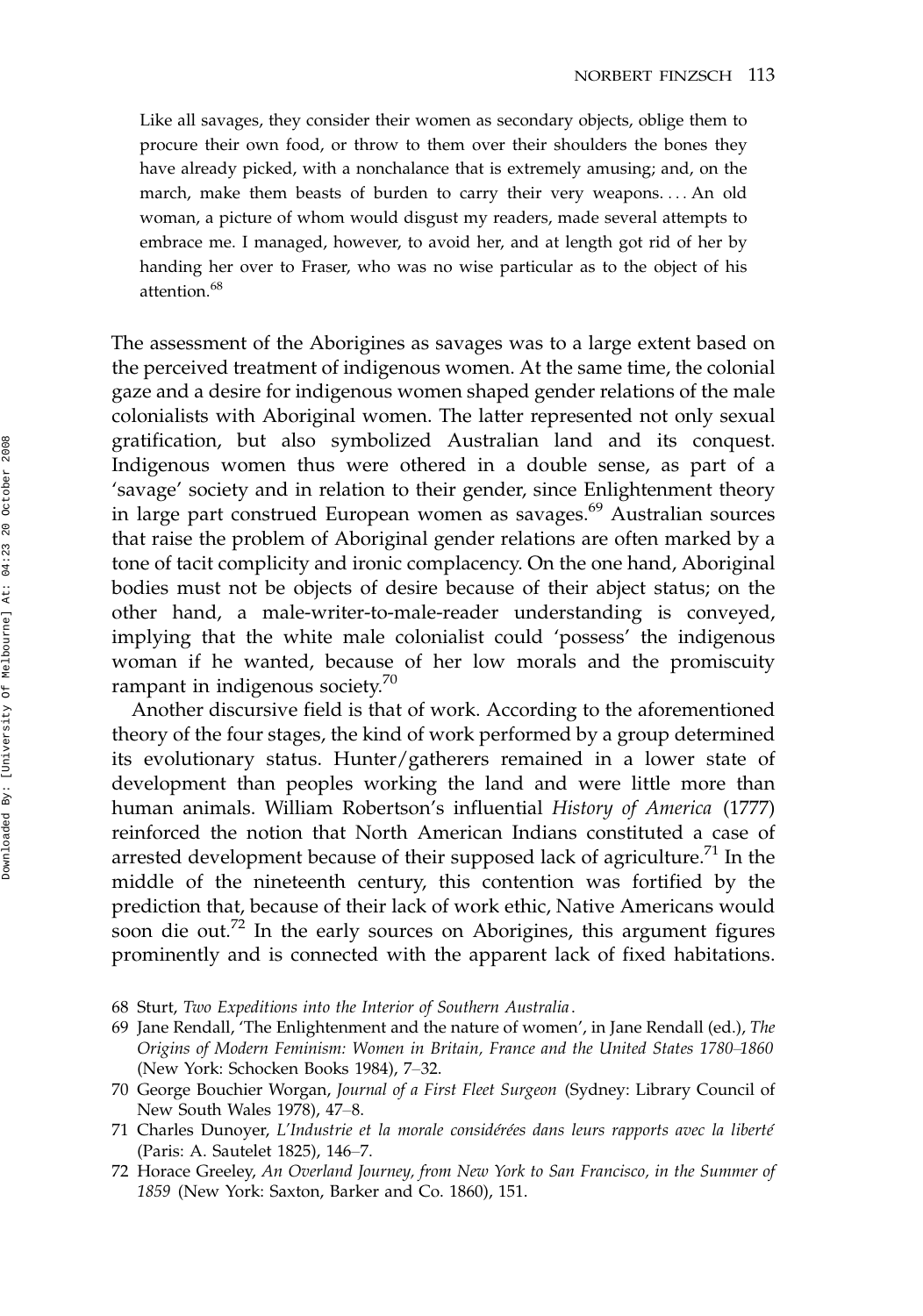Charles Darwin laid the ground for the evaluation of the Aboriginals' attitude on work in 1836:

They will not, however, cultivate the ground, or build houses and remain stationary, or even take the trouble of tending a flock of sheep when given to them. On the whole they appear to me to stand some few degrees higher in the scale of civilisation than the Fuegians. ... The aborigines are always anxious to borrow the dogs from the farmhouses: the use of them, the offal when an animal is killed, and some milk from the cows, are the peace-offerings of the settlers, who push farther and farther towards the interior. The thoughtless aboriginal, blinded by these trifling advantages, is delighted at the approach of the white man, who seems predestined to inherit the country of his children.<sup>73</sup>

General evaluations of indigenous civilization and government are closely connected to statements about the stages of development in relation to the forms of labour performed. The argument goes as follows: since Aboriginal societies have not evolved beyond the stage of hunters and gatherers, they do not possess government in the form of hereditary chiefs or elders. According to the same reasoning the low state of civilization reflects the animal-like state of existence and vice versa. The following excerpt neatly sums up this assertion since it compares explicitly the Aborigines with Native Americans:

We may, I think, in a great measure impute their low state of civilization, and deficiency in the mechanical arts, to the nature of the country they inhabit, the kind of life they lead, and the mode of government they live under. Civilization depends more upon the circumstances under which man is placed than upon any innate impulse of his own,—the natural inclinations of man tending toward the savage state, or that in which food is procured with the least possible effort; .... In primitive communities, generally speaking, the chiefs must be hereditary, and must have acquired power to control the others, before much improvement can take place; when, if these chiefs exercise their power with justice, and secure the inviolability of persons and property, industry will soon be encouraged, and various useful arts originated. ... The North American tribes form an apt illustration of these observations,—the chiefs being mere advisers, as it were, possessing no power to enforce their counsel, and consequently no means of breaking up the old savage habits of the tribes, and impelling them onward in the path of civilization.<sup>74</sup>

<sup>73</sup> Charles Darwin, Journal of Researches into the Natural History and Geology of the Countries Visited during the Voyage round the World of H.M.S. 'Beagle' under the Command of Captain Fitz Roy, R.N. (London: John Murray 1913), 462, 469.

<sup>74</sup> Cunningham, Two Years in New South Wales, ii.46-7, 49-50.